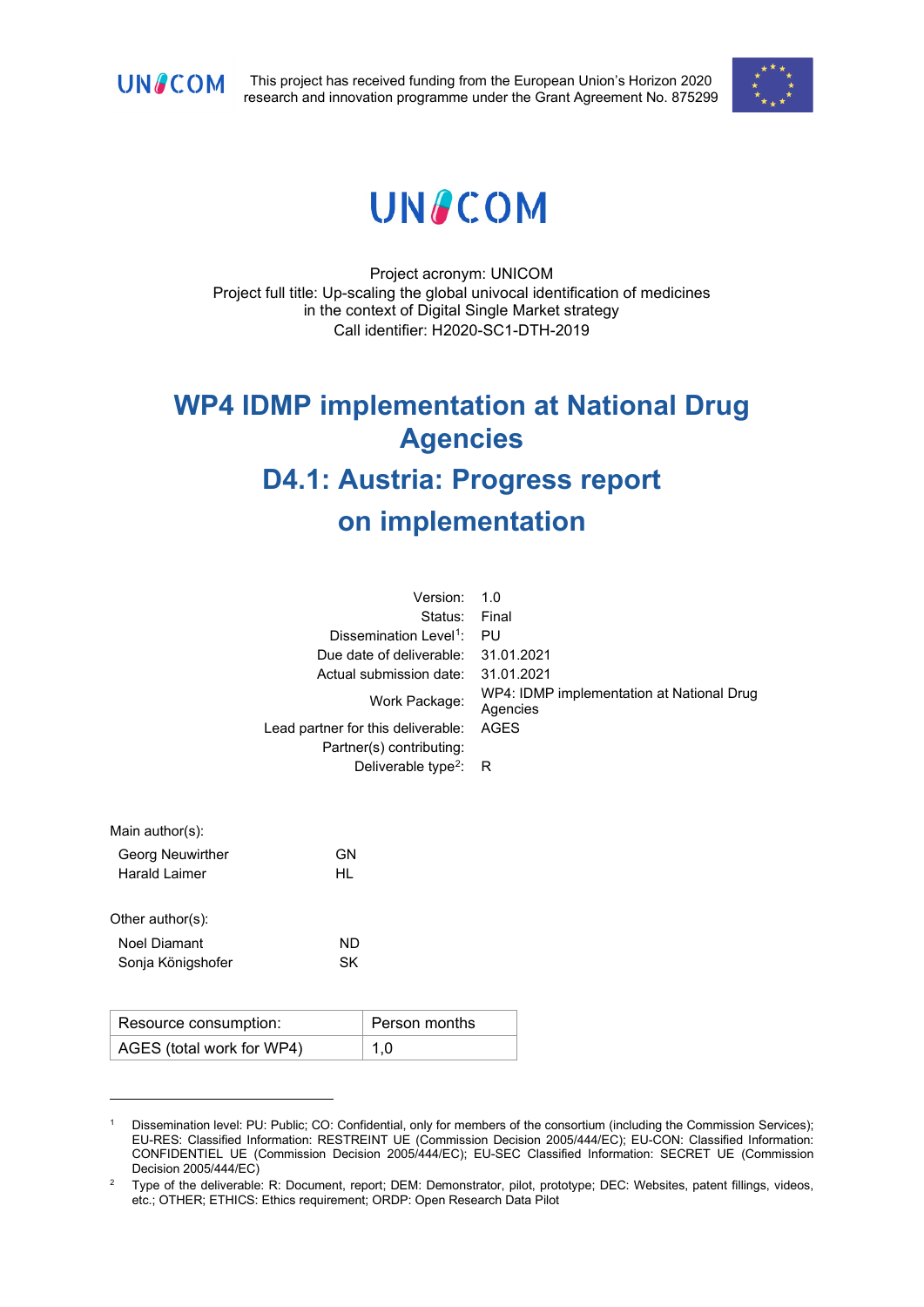# **Revision history**

| <b>Version</b> | <b>Date</b> | <b>Changes made</b>                                                     | <b>Author(s)</b> |
|----------------|-------------|-------------------------------------------------------------------------|------------------|
| 0.1            | 01.12.2020  | Initial draft                                                           | HL, ND, SK       |
| 0.2            | 04.01.2021  | Deliverable abstract, executive summary                                 | GN, HL           |
| 0.3            | 04.01.2021  | Work package management                                                 | <b>HL</b>        |
| 0.4            | 05.01.2021  | Document structure, abbreviations, list of figures,<br>list of tables   | <b>HL</b>        |
| 0.5            | 07.01.2021  | Internal review                                                         | GN, HL           |
| 0.6            | 08.01.2021  | Incorporated feedback                                                   | <b>HL</b>        |
| 0.7            | 21.01.2021  | Formatting adjusted to the template, links to PMS<br><b>UAT updated</b> | <b>HL</b>        |
| 0.8            | 22.01.2021  | Incorporated feedback after peer review                                 | <b>HL</b>        |
| 0.9            | 25.01.2021  | Final version                                                           | <b>HL</b>        |
| 1.0            | 01.02.2021  | Review and submission                                                   | <b>EMP</b>       |

#### **Statement of originality**

This deliverable contains original unpublished work except where clearly indicated otherwise. Acknowledgement of previously published material and of the work of others has been made through appropriate citation, quotation or both.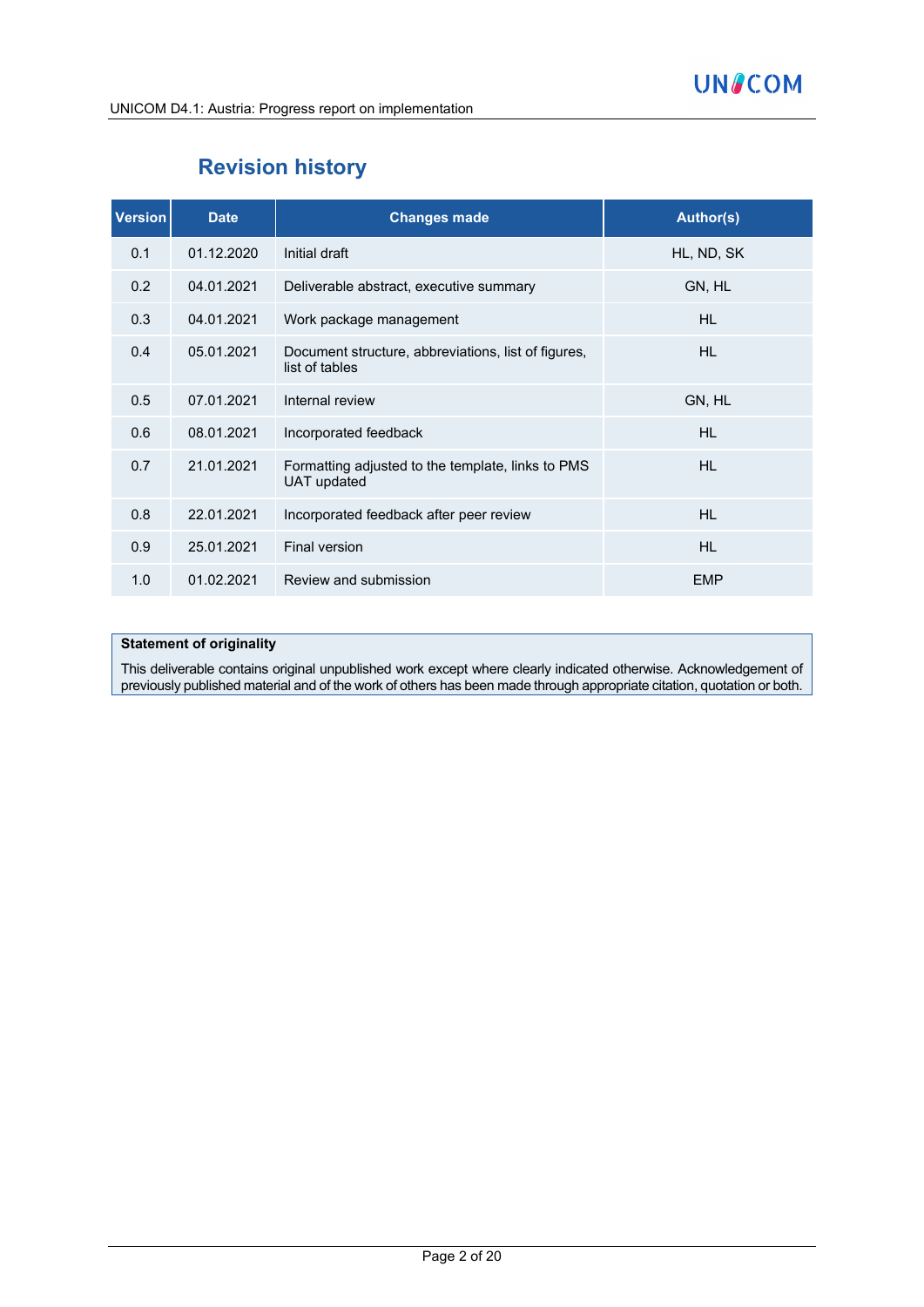# **Deliverable abstract**

Task 4.2 foresees the refactoring of the core IT system (PHAROS) towards ISO IDMP and SPOR at the Austrian Agency for Health and Food Safety (AGES).

The task includes work on the following topics:

- European-wide guidance how to standardise legacy data according towards IDMP and best-practices for other national competent authorities (NCAs) are drafted
- Essential tasks to provide ISO IDMP-compatible IT-systems are progressed based on national implementation plans
- Legacy data migration is progressed towards ISO IDMP based on national migration plans
- Essential tasks on data connectivity to EMA's SPOR services are progressed based on national implementation plans
- Prototype of an ISO IDMP compatible data feed to national eHealth providers will be presented according to national plans
- Increase knowledge and share best practices of how to implement ISO IDMP at NCA level

This report represents deliverable D4.1 and describes the status of the report period December 2019 to December 2020.

Keywords: AGES, ISO IDMP, SPOR, REFACTORING

This document contains material, which is the copyright of the members of the UNICOM consortium listed above, and may not be reproduced or copied without their permission.

The commercial use of any information contained in this document may require a license from the owner of that information.

This document reflects only the views of the authors, and the European Commission is not liable for any use that may be made of its contents. The information in this document is provided "as is", without warranty of any kind, and accept no liability for loss or damage suffered by any person using this information.

© 2019-2023. The participants of the UNICOM project.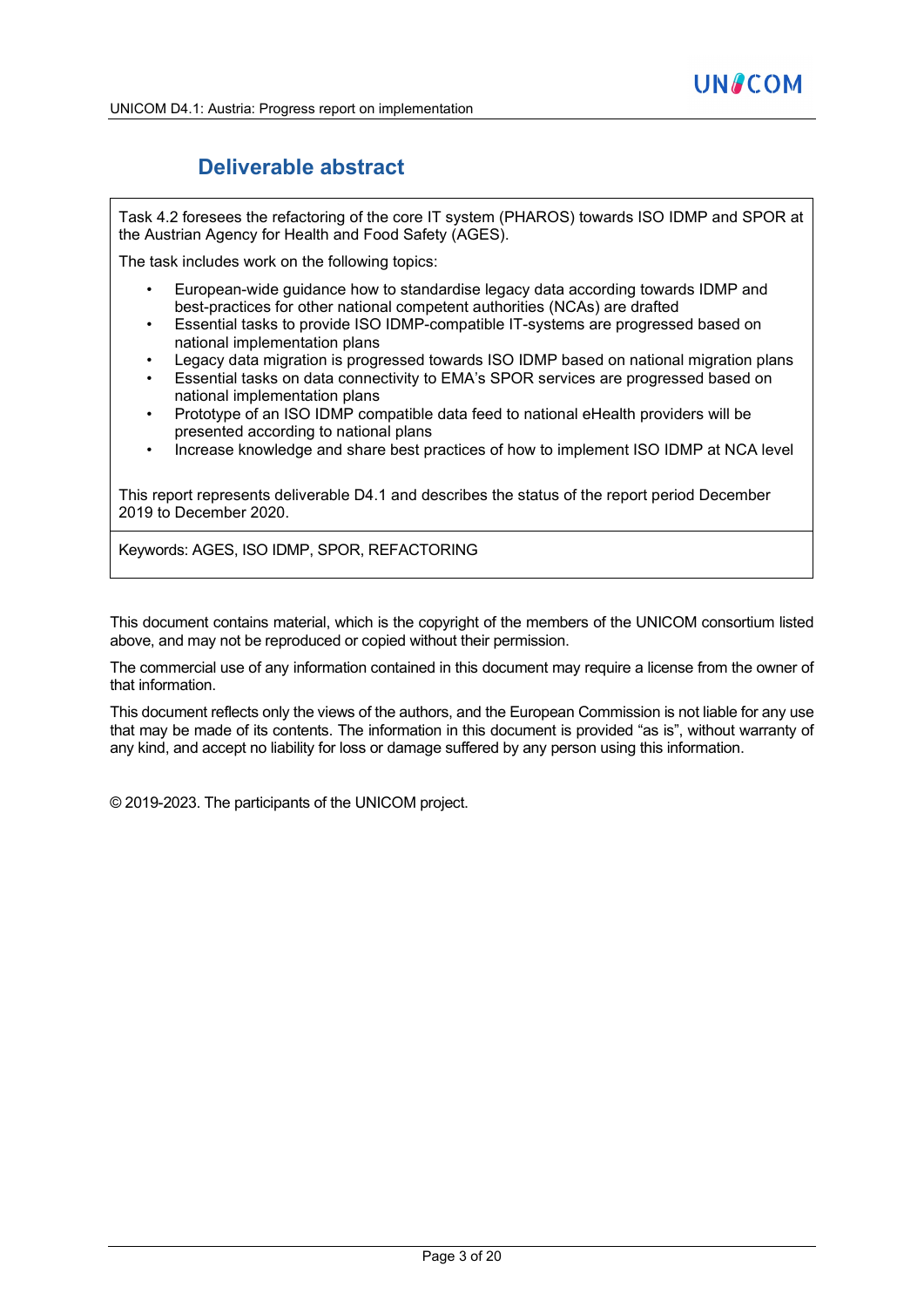# **TABLE OF CONTENTS**

| 1                                                                                                  |  |
|----------------------------------------------------------------------------------------------------|--|
| $\overline{2}$                                                                                     |  |
| 3                                                                                                  |  |
| $\overline{4}$                                                                                     |  |
| 4.1                                                                                                |  |
| 4.2                                                                                                |  |
| 4.3                                                                                                |  |
| 5                                                                                                  |  |
| 5.1                                                                                                |  |
| 5.1.1                                                                                              |  |
| 5.1.2                                                                                              |  |
| 5.1.3                                                                                              |  |
| 5.1.4                                                                                              |  |
| 5.2                                                                                                |  |
| 5.2.1                                                                                              |  |
| 5.2.2                                                                                              |  |
| Examples of relevant adaptions in the topic group "Composition" 16<br>5.2.3                        |  |
| 5.2.4                                                                                              |  |
| 5.3                                                                                                |  |
| Contribution to the definition of common rules how to standardise data according to IDMP 19<br>5.4 |  |
| 6                                                                                                  |  |

# **LIST OF FIGURES**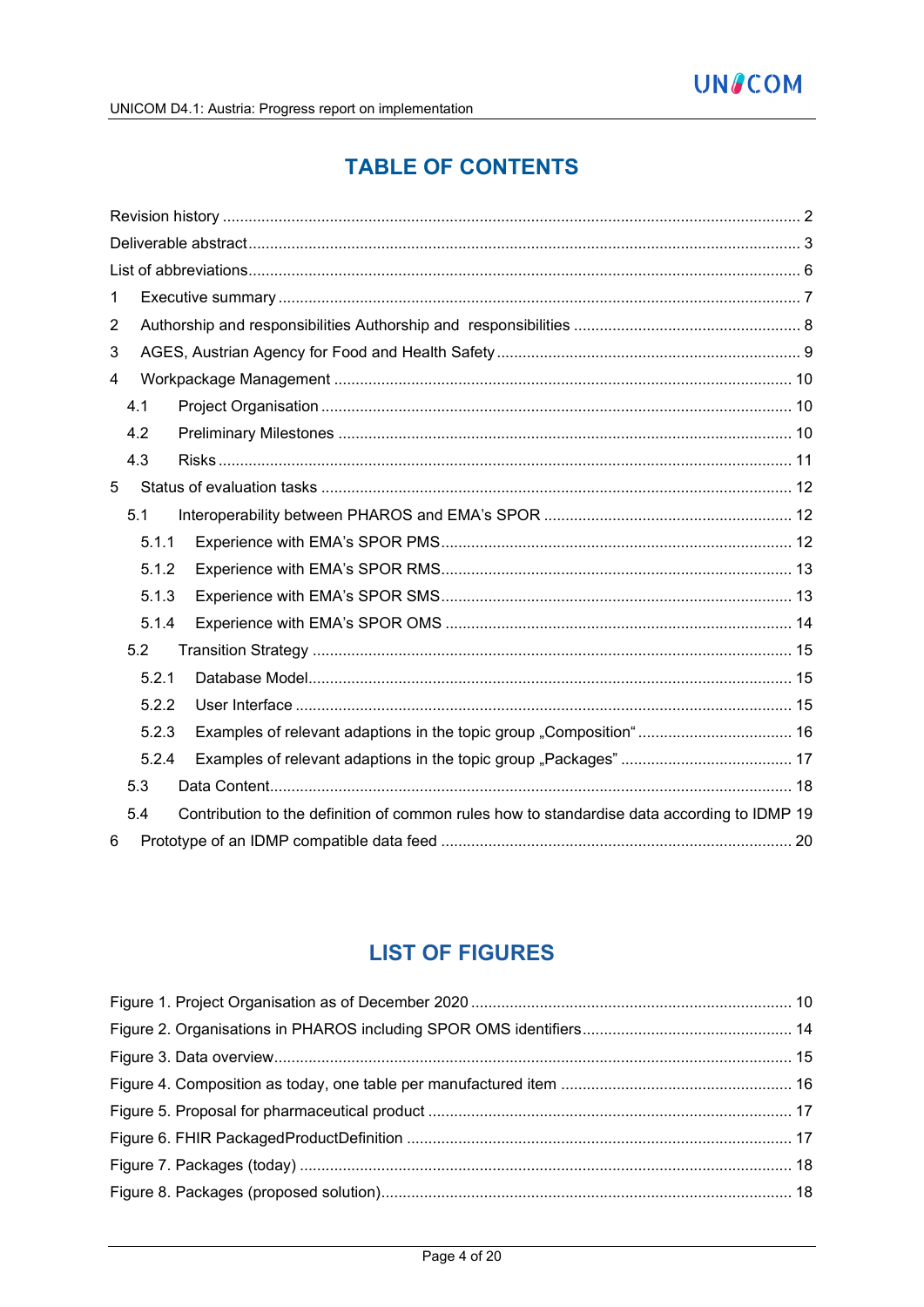# **LIST OF TABLES**

| Table 2. Key figures by November 2020 - Medicinal product Authorisations, Registrations, Parallel |  |
|---------------------------------------------------------------------------------------------------|--|
|                                                                                                   |  |
|                                                                                                   |  |
|                                                                                                   |  |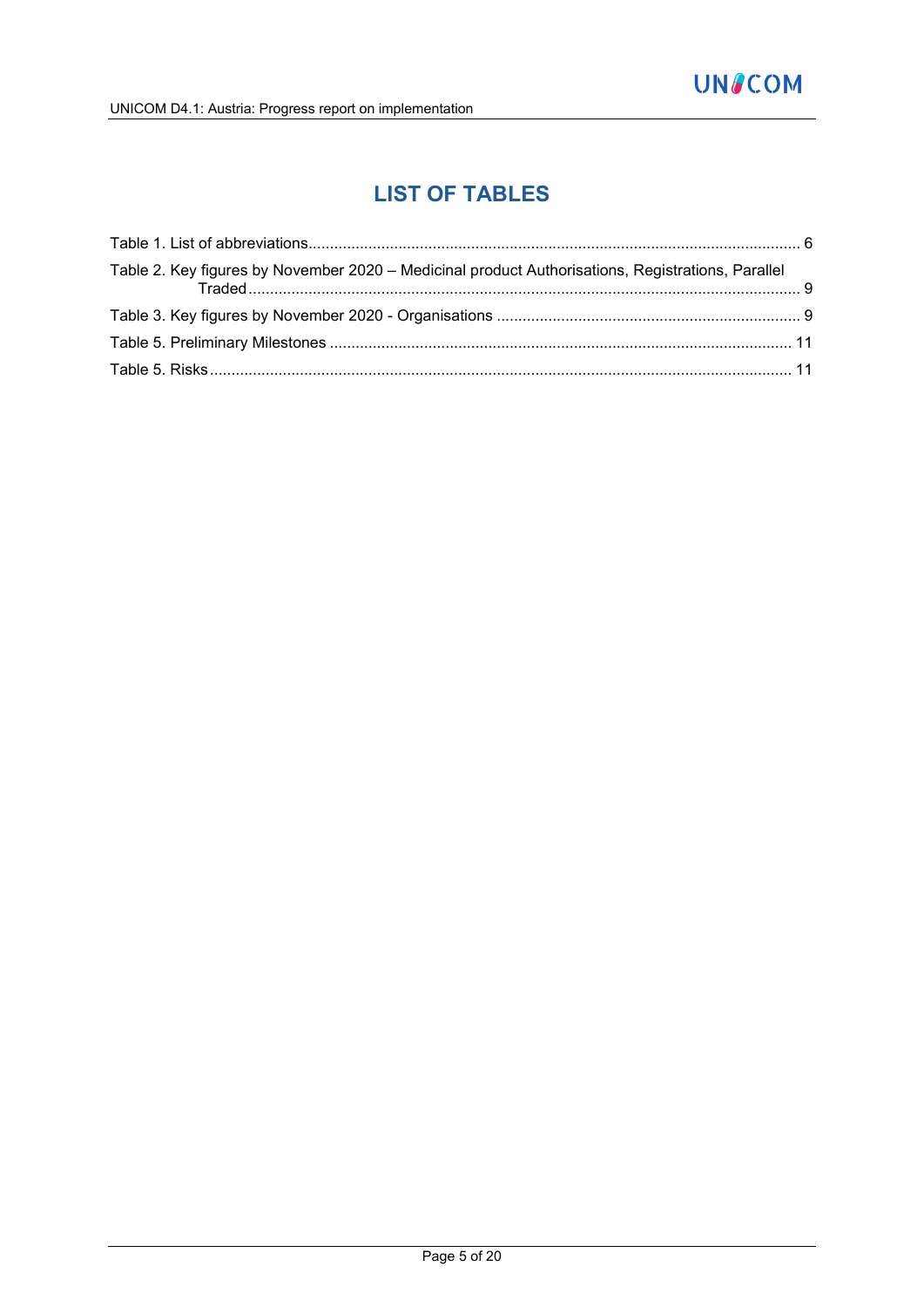# **List of abbreviations**

| <b>Abbreviation</b> | <b>Complete form</b>                                                                                                                                          |
|---------------------|---------------------------------------------------------------------------------------------------------------------------------------------------------------|
| <b>AGES</b>         | Austrian Agency for Food and Health Safety                                                                                                                    |
| <b>API</b>          | Application Programming Interface                                                                                                                             |
| <b>BASG</b>         | Federal Office for Safety in Health Care<br>(German: Bundesamt für Sicherheit im Gesundheitswesen)                                                            |
| <b>CTS</b>          | Communication and Tracking System                                                                                                                             |
| <b>DCP</b>          | <b>Decentralised Procedure</b>                                                                                                                                |
| eAF                 | <b>Electronic Application Form</b>                                                                                                                            |
| <b>EMA</b>          | European Medicines Agency                                                                                                                                     |
| <b>FHIR</b>         | Fast Healthcare Interoperability Resources                                                                                                                    |
| <b>IDMP</b>         | <b>Identification of Medicinal Products</b>                                                                                                                   |
| IG                  | Implementation Guide                                                                                                                                          |
| <b>ISO</b>          | International Organization for Standardization                                                                                                                |
| <b>MEA</b>          | AGES Medicines & Medical Devices business segment<br>(German: Medizinmarktaufsicht)                                                                           |
| <b>MP</b>           | <b>Medicinal Product</b>                                                                                                                                      |
| <b>MRP</b>          | <b>Mutual Recognition Procedure</b>                                                                                                                           |
| <b>NCA</b>          | <b>National Competent Authority</b>                                                                                                                           |
| <b>OMS</b>          | <b>Organisation Management Services</b>                                                                                                                       |
| <b>PHAROS</b>       | Pharmaceutical Organisation System at AGES                                                                                                                    |
| <b>PM</b>           | Project Manager                                                                                                                                               |
| <b>PMS</b>          | <b>Product Management Services</b>                                                                                                                            |
| <b>RDM</b>          | Relational Data Model designed by EMA for medicinal products (depreciated)                                                                                    |
| <b>RMS</b>          | <b>Reference Member State</b>                                                                                                                                 |
| <b>RMS</b>          | <b>Referentials Management Services</b>                                                                                                                       |
| <b>SMS</b>          | <b>Substance Management Services</b>                                                                                                                          |
| <b>SPOR</b>         | EMA service delivering quality data management services for substances, products,<br>organisations and referentials (SPOR) to power EU regulatory activities. |
| <b>WP</b>           | Work package                                                                                                                                                  |

**Table 1.** List of abbreviations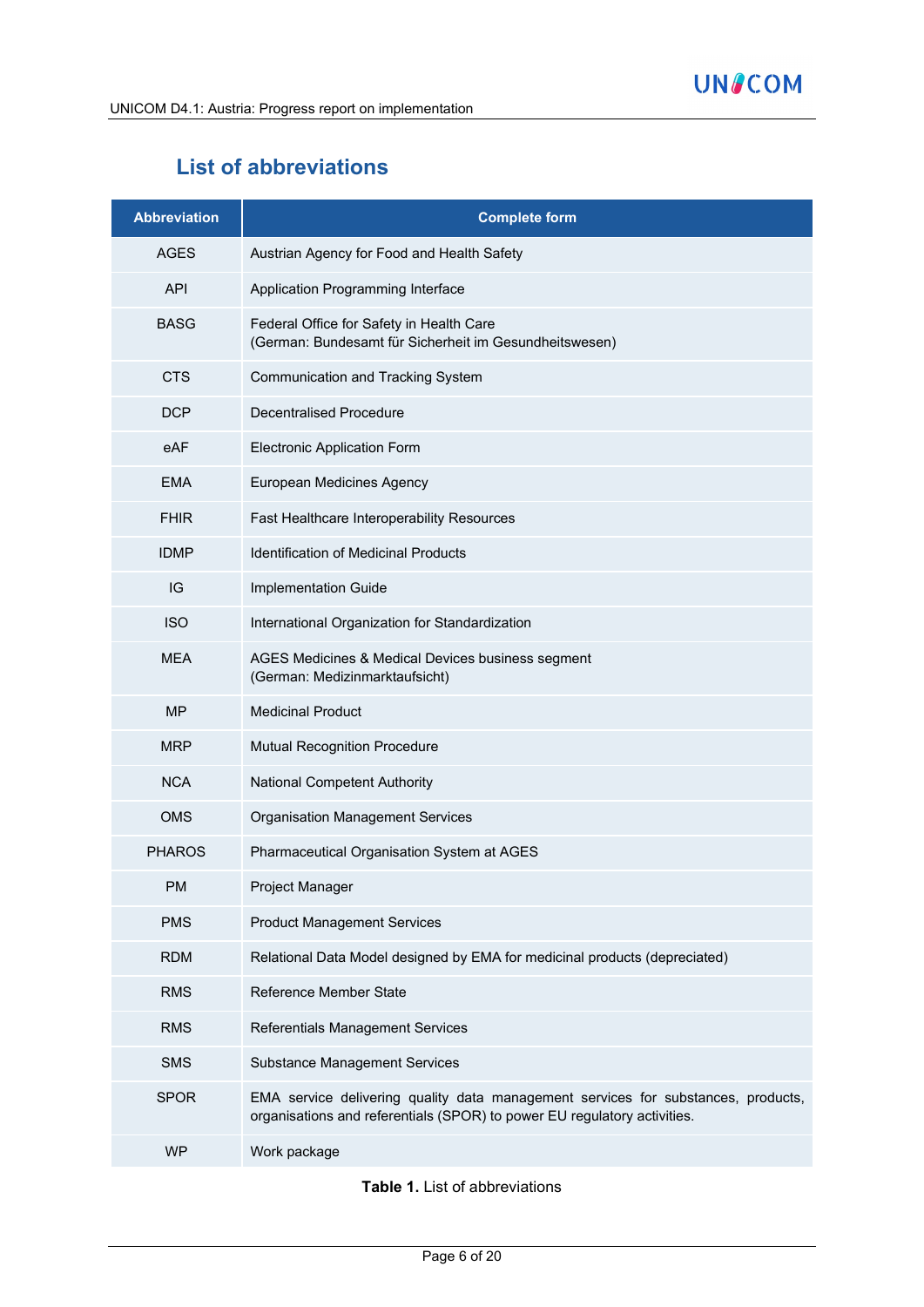# **1 Executive summary**

Task 4.2 foresees the refactoring of the core IT system (PHAROS) towards ISO IDMP and SPOR at the Austrian Agency for Health and Food Safety (AGES). This report represents deliverable D4.1 of the underlying Grand Agreement.

Chapter 2 describes the authorship and responsibilities for this report.

Chapter 3 contains a short description of the beneficiary AGES and provides the key figures of the concerned medicinal products and organisations.

Chapter 4 describes the status of the topics which are in scope of this task. This includes general information about the project. The setup of the project started on November 2019 and is now in the phase of implementing the first requirements.

Chapter 5 describes the status of evaluation tasks and is structured into sub-chapter as follows:

Sub-chapter 5.1 provides the status of the interoperability between PHAROS and EMA's SPOR. This will enhance the data exchange between RMS, OMS, SMS and PHAROS. Currently a tool supporting data mapping and optional permanent data synchronisation is under evaluation.

Sub-chapter 5.2 gives an overview of the status of the refactoring of the AGES core IT system PHAROS. This work is in the analysis and requirements phase with the focus on the evaluation of the PHAROS database model in relation to ISO IDMP Standards and the EU Implementation Guide and HL7 FHIR models. A first evaluation identified that major refactoring has to be done for the ISO IDMP/HL7 FHIR artefacts "ingredient", "manufactured item", "pharmaceutical product" and "package". Planning for the necessary data migration is in progress and supporting tools have been identified.

Sub-chapter 5.3 describes the status of the evaluation about the future PHAROS data content taking into consideration of utilizing a potential SPOR PMS repository.

Sub-chapter 5.4 describes the status of the contribution to the definition of common rules how to standardise medicinal product data according to ISO IDMP. This work has started with reviewing EMA's EU Implementation Guide in July 2020 followed by a first best practise workshop together with WP 4 partners. AGES also attended WP 1 sessions about IDMP standards.

Chapter 6 provides the status of a prototype of an IDMP compatible data feed to national eHealth provider ELGA GmbH. A first planning was performed and prototyping will be done in 2023.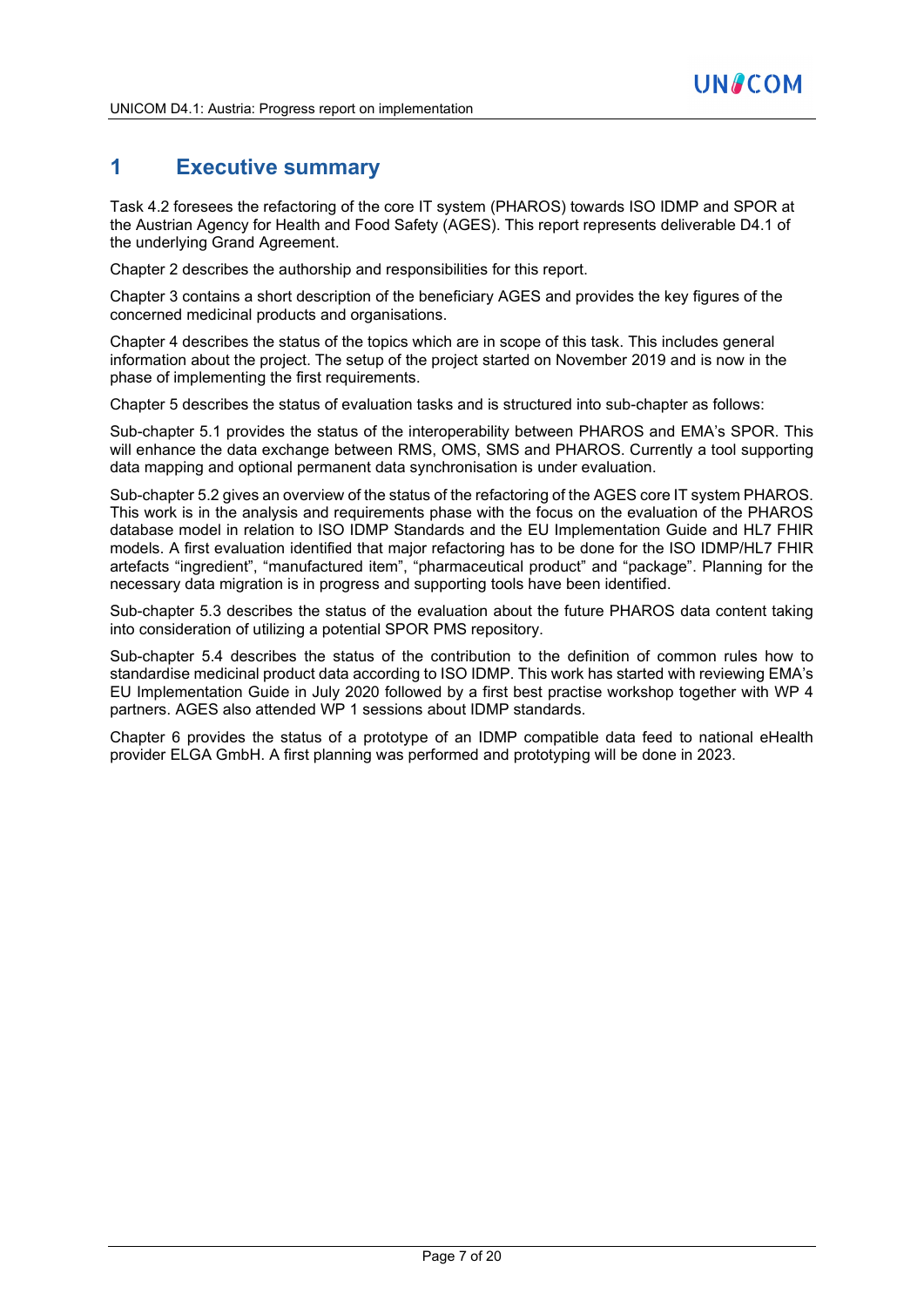# **2 Authorship and responsibilities Authorship and responsibilities**

The Project Coordinator is responsible of submitting the deliverables in accordance with the timing and conditions set out in the DoA.

The leader of the Work Package to which the deliverable is assigned is responsible of reporting to the Project Coordinator about the progress and completion of the output and the document, and ensure that it has the required quality.

The lead beneficiary of each deliverable, as identified in the Description of the Action (DoA), is responsible of editing the document. For that purpose he or she may count with the contribution of other partners. All authors that have made significant contributions to the deliverable shall be listed in the table contained in the second page of the template.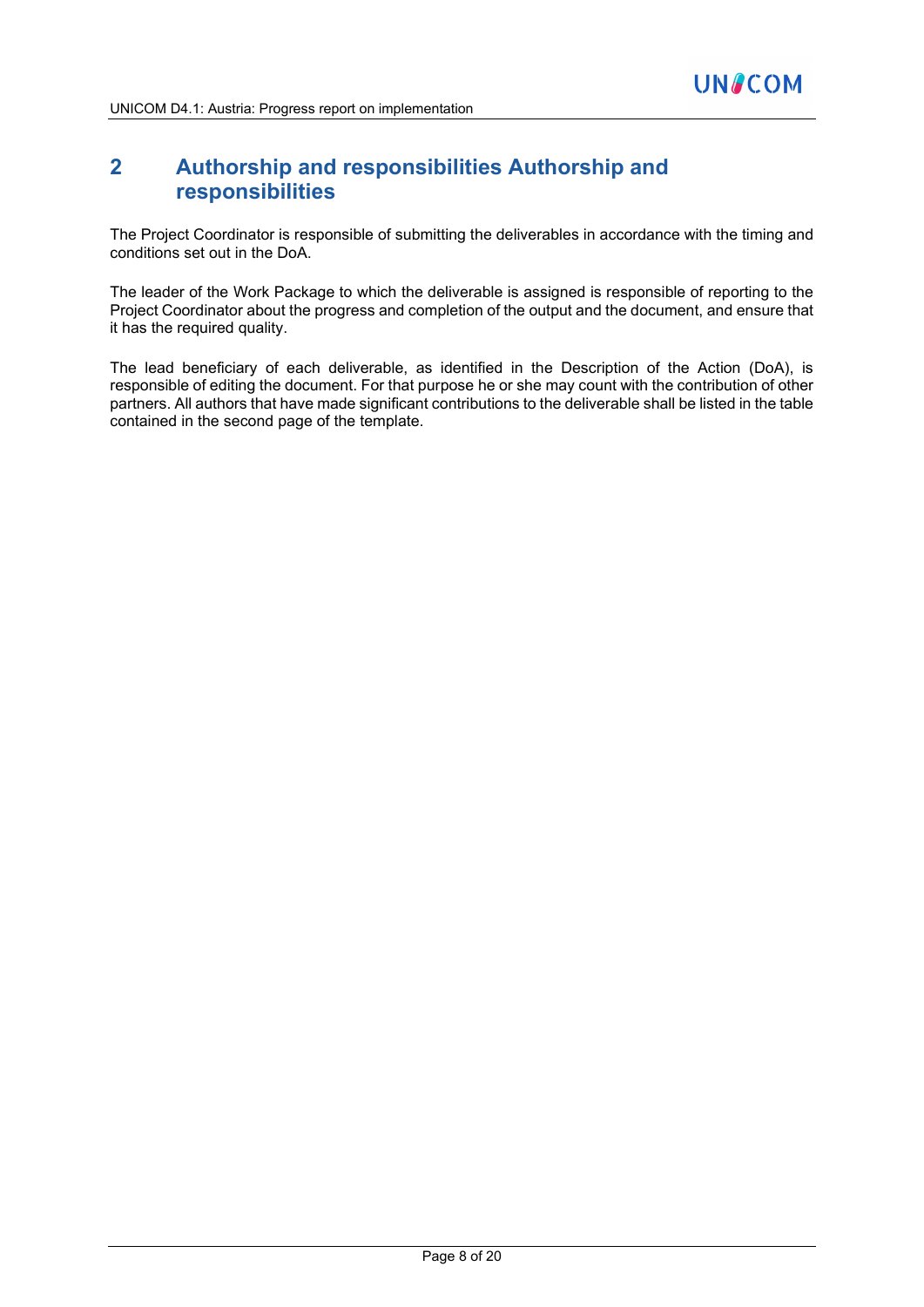# **3 AGES, Austrian Agency for Food and Health Safety**

- ► AGES MEA is a division of the Austrian Agency for Health and Food Safety (AGES), which is the leading expert organisation for risk minimisation in the fields of health, food safety and consumer protection.
- ► 350 FTEs are working at AGES MEA.
- ► AGES is wholly owned by the Republic of Austria.
- ► The AGES MEA business unit is the service provider for the Federal Office for Safety in Health Care (BASG).

#### **Key figures – Medicinal product Authorisations, Registrations, Parallel Traded**

| <b>HUMAN</b>       | <b>VETERINARY (for information and comparison</b><br>purposes) |  |
|--------------------|----------------------------------------------------------------|--|
| Total:<br>13.643   | 1.544<br>Total:                                                |  |
| MRP/DCP: 5.575     | MRP/DCP: 1.046                                                 |  |
| National:<br>8.068 | National<br>498                                                |  |
| 15.187<br>Total:   |                                                                |  |

**Table 2.** Key figures by November 2020 – Medicinal product Authorisations, Registrations, Parallel **Traded** 

#### **Key figures - Organisations**

| <b>HUMAN</b>                   |           | <b>VETERINARY (for information and comparison</b><br>purposes) |          |
|--------------------------------|-----------|----------------------------------------------------------------|----------|
| Organisations total:           | 8.117     | Organisations total:                                           | 1.477    |
| With OMS-IDs:                  | 1.375     | With OMS-IDs:                                                  | 305      |
| <b>Holder's Organisations:</b> | 1.989     | Holder's Organisations:                                        | 245      |
| With OMS-IDs:                  | 564 (28%) | With OMS-IDs:                                                  | 79 (32%) |

**Table 3.** Key figures by November 2020 - Organisations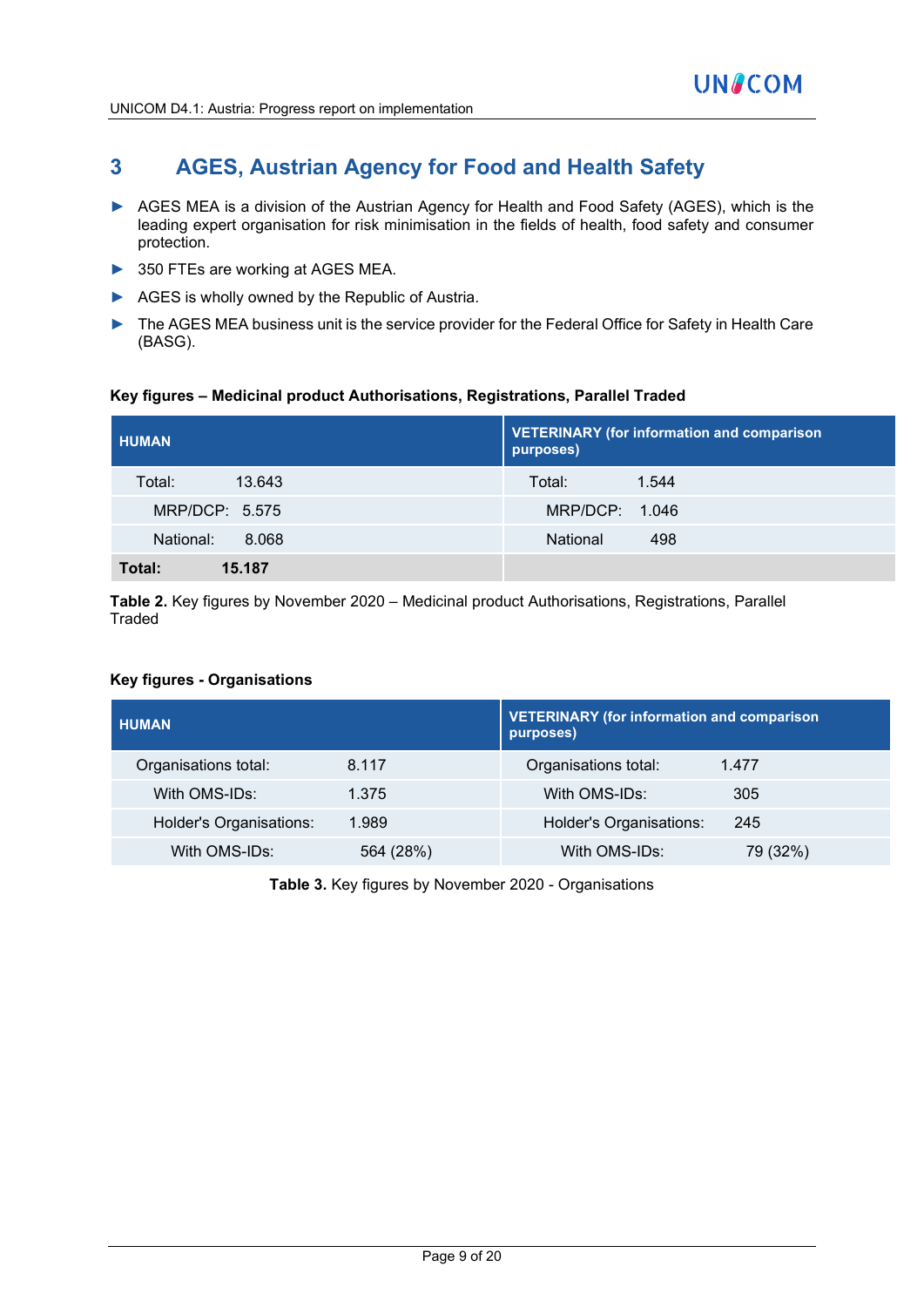# **4 Workpackage Management**

# **4.1 Project Organisation**



**Figure 1.** Project Organisation as of December 2020

# **4.2 Preliminary Milestones**

| #                 | <b>Description of the milestone</b>                                                              | Due to        |
|-------------------|--------------------------------------------------------------------------------------------------|---------------|
| M2.2              | Decision whether in-house developed tool or Sporify should be used for RMS/SMS<br>mapping        | Feb 28, 2021  |
| M2.3              | PHAROS conceptual data model created                                                             | Mar 30, 2021  |
| M2.4              | Data cleansing RMS started                                                                       | Apr 1, 2021   |
| M2.5              | Data cleansing SMS started                                                                       | Apr 1, 2021   |
| M2.6              | PHAROS logical data model adapted and matched with IDMP SPOR fields                              | Apr 30, 2021  |
| M <sub>2.7</sub>  | Functional requirements of PHAROS/APEX extensions and big picture created                        | Apr 30, 2021  |
| M2.8              | Use cases and user stories created based on functional requirements and big<br>picture           | Aug 31, 2021  |
| M2.9              | Initial backlog prioritised and initial release plan created                                     | Aug 31, 2021  |
| M <sub>2.10</sub> | Data cleansing RMS finished                                                                      | Sept 30, 2021 |
| M <sub>2.11</sub> | 1. sprint for PHAROS adaptions started based on the backlog                                      | Oct 1, 2021   |
| M2.12             | Contribute in the definition of common rules how to standardise data according to<br><b>IDMP</b> | Nov 31, 2021  |
| M <sub>2.13</sub> | Go-live synchronisation with RMS (using RMS Mapper and/or Sporify)                               | Dec 31, 2021  |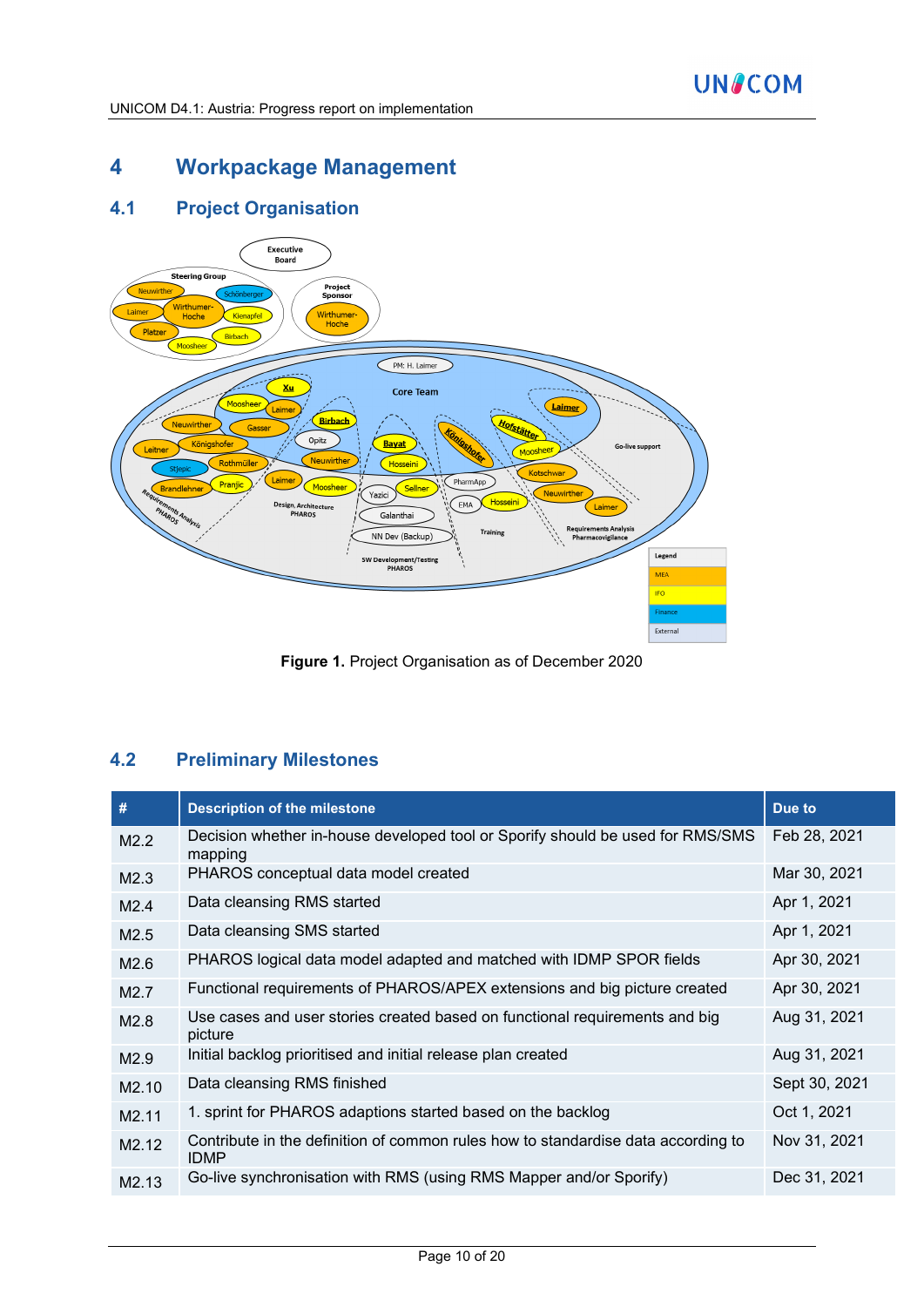# **UN&COM**

| M <sub>2.14</sub> | Go-Live synchronisation with SMS (using SMS Mapper and/or Sporify)              | Mar 31, 2022  |
|-------------------|---------------------------------------------------------------------------------|---------------|
| M <sub>2.15</sub> | Data cleansing OMS started                                                      | Apr 1, 2022   |
| M <sub>2.16</sub> | Adaption of the logical data model according to version 3 of the EU IG finished | Sept 28, 2022 |
| M <sub>2.17</sub> | Data cleansing PMS started                                                      | Dec 1, 2022   |
| M <sub>2.18</sub> | Data cleansing OMS finished                                                     | Apr 1, 2023   |
| M <sub>2.19</sub> | Data cleansing SMS finished                                                     | Jul 31, 2023  |
| M <sub>2.20</sub> | Last sprint for PHAROS adaptions based on backlog finished                      | Nov 31, 2023  |
| M <sub>2.21</sub> | Prototype for ASP-List for eMedication in FHIR created                          | Nov 31, 2023  |
| M <sub>2.22</sub> | Adaptions eAF import done                                                       | Dec 31, 2023  |
| M <sub>2.23</sub> | Data cleansing PMS finished                                                     | Dec 31, 2023  |
| M <sub>2.24</sub> | Project closure                                                                 | Mar 31, 2024  |
|                   |                                                                                 |               |

#### **Table 4.** Preliminary Milestones

### **4.3 Risks**

| #  | <b>Description of risk</b>                                                                                                                                      | <b>Proposed risk-mitigation measures</b>                                                                                                                                                                                                | <b>Risk by Dec</b><br>2020<br>(L/M/H acc. GA) |
|----|-----------------------------------------------------------------------------------------------------------------------------------------------------------------|-----------------------------------------------------------------------------------------------------------------------------------------------------------------------------------------------------------------------------------------|-----------------------------------------------|
| 1  | Low availability of IDMP and<br>NCA/EMA experts.                                                                                                                | Intensive collaboration with consortium partners and, if needed,<br>with external experts to clarify relevant topics.                                                                                                                   | H                                             |
| 2  | Data migration towards IDMP delayed<br>or scope must be reduced.                                                                                                | Adapt the scope of IDMP data migration to a minimum which is<br>defined by the needs of the data consumers.                                                                                                                             | M                                             |
| 3  | Due to national prioritisations and<br>internal dependencies implementation<br>of national tasks slows down or<br>benefits from more financial resources.       | Contribution monitoring of progress and consumption at NCA<br>level. Possible reallocation of funding between tasks (NCA's) to<br>mitigate risk and enhance progress where possible.                                                    | H                                             |
| 4  | The high number of beneficiaries<br>increases cross-WP communication<br>efforts and alignment needs between<br>the partners.                                    | Shift resources from technical tasks to WP coordination.<br>Optimise links and cross-fertilisation between WPs.                                                                                                                         | M                                             |
| 5  | ISO IDMP identifiers needed for the<br>univocal identification of medicinal<br>products that depend on EMA<br>publication and maintenance are not<br>available. | Find replacement for these identifiers through direct collaboration<br>with Drug NCAs of countries involved; substitute with MP data of<br>repository piloted in WP9.                                                                   | H                                             |
| 6  | Different work packages are not<br>aligned or progress at different paces<br>thus affecting the outcome of WP4.                                                 | Increase alignment efforts between work packages. Regular -<br>monthly - review meetings of timetable and progress.                                                                                                                     | M                                             |
| 7  | Low availability of IT-Resources at<br>NCA.                                                                                                                     | Acquire external resources, prioritize the project over other<br>measures in the implementation period.                                                                                                                                 | H                                             |
| 8  | Low availability of subject matter<br>experts at NCA due to the daily<br>business.                                                                              | Prioritization of tasks, broaden knowledge within the core team /<br>key users                                                                                                                                                          | H                                             |
| 9  | The complexity of the task was<br>underestimated.                                                                                                               | Apply agile approach to implementation, present interim results<br>early and obtain feedback on an ongoing basis, willingness to<br>reduce complexity through alternative solutions and/or<br>appropriate prioritization in the backlog | M                                             |
| 10 | Short-term changes in the scope of the<br>project.                                                                                                              | Trade off requirements, bring in additional resources                                                                                                                                                                                   | M                                             |
| 11 | Important decisions are not made by<br>the EU (SPOR API, EU IG v2) or<br>influence the project negatively.                                                      | Bringing this aspect to European working groups and boards.                                                                                                                                                                             | H                                             |
| 12 | Covid-19 measures, subject matter<br>expert illness, lockdown.                                                                                                  | Promote home office. Spread expertise, involve multiple<br>developers                                                                                                                                                                   | Н                                             |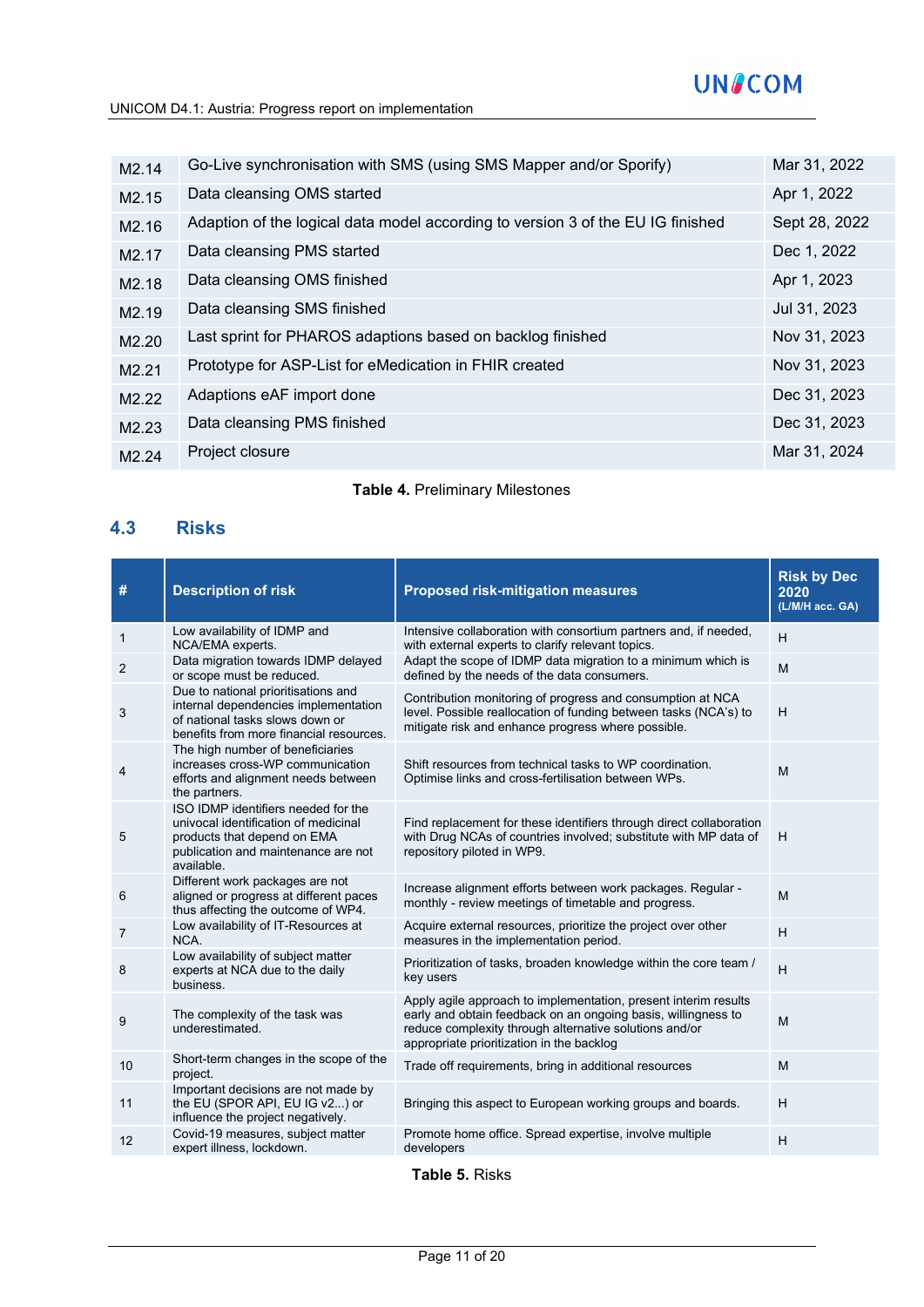## **5 Status of evaluation tasks**

### **5.1 Interoperability between PHAROS and EMA's SPOR**

#### **5.1.1 Experience with EMA's SPOR PMS**

- ► We are currently testing the SPOR API v2 for PMS
	- ► There is a test system for SPOR available for all NCAs with self registration:
		- ► <https://spor-uat.portal.azure-api.net/signin>
		- ► The test system url changed from<https://spor-uat.ema.europa.eu/v1/> to <https://spor-uat.azure-api.net/pms/api/v2/>
	- Documentation provided:
		- ► FHIR:<http://build.fhir.org/>
			- The current FHIR version used is R5 preview 2 and an upgrade to preview 3 is on the way
		- ► PMS: EMA VMP-Reg knowledge base: [https://knowledgebase.ema.europa.eu/confluence/display/VL/UPD+Production+R](https://knowledgebase.ema.europa.eu/confluence/display/VL/UPD+Production+Release+Notes+for+1.0.0+September+2020) [elease+Notes+for+1.0.0+September+2020](https://knowledgebase.ema.europa.eu/confluence/display/VL/UPD+Production+Release+Notes+for+1.0.0+September+2020)
			- This documentation is helpful but is lacking examples for complex scenarios:

► Lessons learnt from SPOR API v2 (PMS)

- There are many possibilities how the FHIR API can be interpreted e.g.
	- ► A "reference" can be a value or a link to another resource
		- ► e.g., document reference can be a link to a document or a document number
	- ► A codable concept can be any list and guidance needs to be clear which one it is
		- Behind the codable concept "pharmaceutical dose form" can be any of 4 catalogues
- ► Creation of a product is asynchronous and the status of the creation has to be checked for errors
- ► SPOR API v2 does not provide validation feedback at the moment. According to EMA this should be introduced into the next upgrade of the upgrade for the veterinary domain. We assume that this extension can also be used for the human domain.
- ► Creating a valid API resource bundle for medicinal product is challenging.
- ► Downloads can be done incrementally by date of last change:
	- ► \$date = Get-Date date \$(get-date).AddDays(-10) Format s
	- ► \$url = [https://spor-uat.azure](https://spor-uat.azure-api.net/pms/api/v2/locations?pagesize=200&page=200&sortby=org-name&loc-modified-after=$date&summary=false)[api.net/pms/api/v2/locations?pagesize=200&page=200&sortby=org-name&loc](https://spor-uat.azure-api.net/pms/api/v2/locations?pagesize=200&page=200&sortby=org-name&loc-modified-after=$date&summary=false)[modified-after=\\$date&summary=false](https://spor-uat.azure-api.net/pms/api/v2/locations?pagesize=200&page=200&sortby=org-name&loc-modified-after=$date&summary=false)
- ► There is a more performant "download all" option (currently in OMS/RMS) using pagesize=0
	- ► <https://spor-uat.azure-api.net/pms/api/v2/locations?pagesize=0>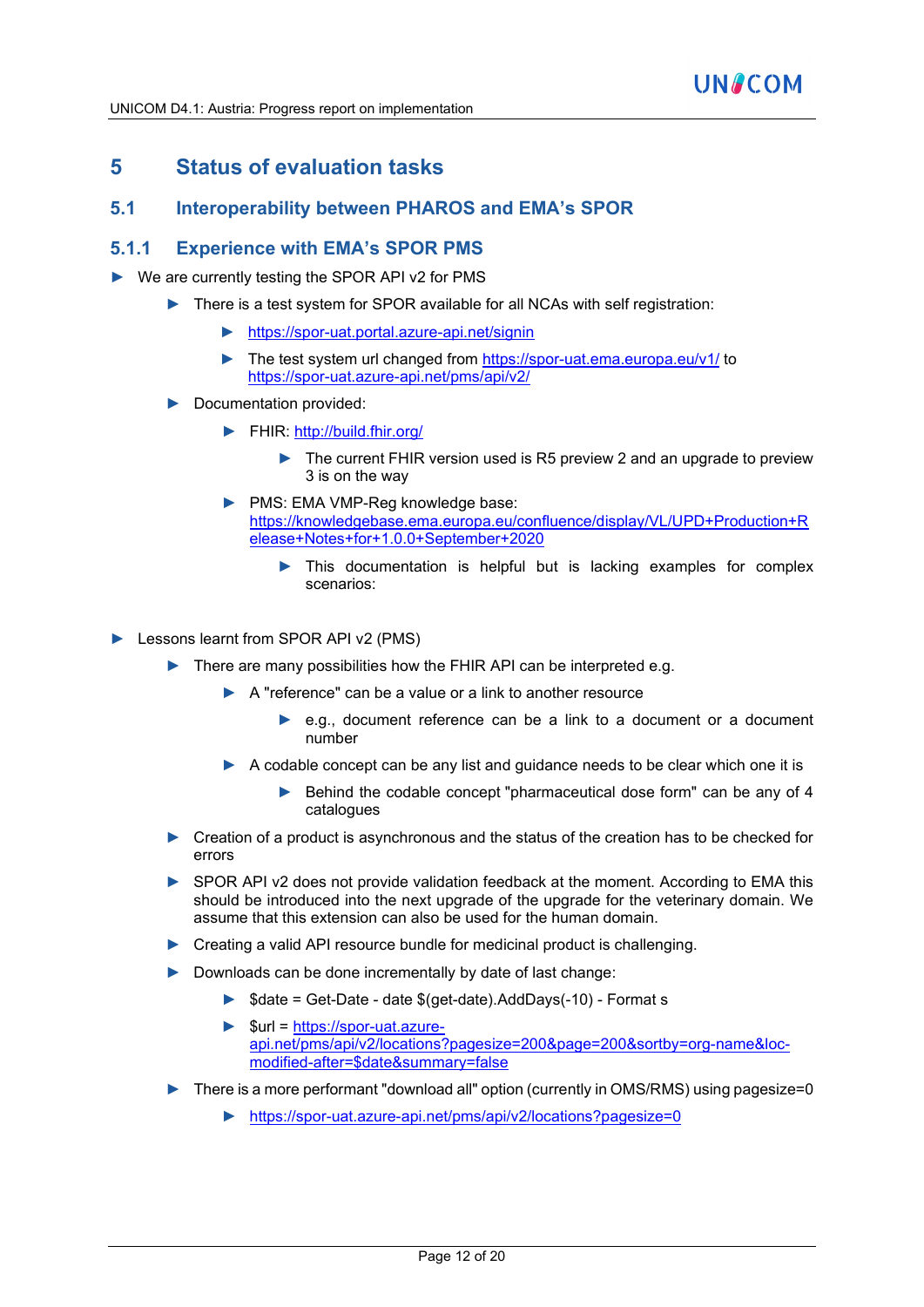## **5.1.2 Experience with EMA's SPOR RMS**

- ► We are currently testing the SPOR v1 for RMS.
- ► RDM Terminology data structures keep entries for different languages, versions and status of terms
	- ► PHAROS is already based on a catalogue service.
	- ► We want to synchronise from SPOR to PHAROS automatically, and if necessary, manually in the other direction.
- ► Approach
	- ► "One off" mappings using mapping tools
		- ► The tool "Sporify" is in evaluation
	- ► "Continuous" maintenance process using a self-made RMS sync tool or also the tool "Sporify".

Major challenges in this synchronisation process:

- ► Term in local language has changed
- ► Term in a different language has changed
- ► A completely irrelevant change has triggered a new version
- ► The term status was changed (e.g. non-current)
- ► In special cases national terms might have priority
- ► Documentation provided:
	- ► RMS: https://spor.ema.europa.eu/rmswi/#/viewDocuments

### **5.1.3 Experience with EMA's SPOR SMS**

- Currently the SPOR API for SMS contains very little data for test purposes. Until SMS is further developed EUTCT is being used.
- PHAROS currently uses a purist master data record of all substances containing:
	- ► Substance name & synonyms
	- ► EUTCT Id
	- ► Links to substance documentation in relation to products
	- ► Links to manufacturers in relation to products
	- ► National specifics (e.g. doping relevant)
- ► Approach (similar to RMS):
	- ► "One off" mappings using mapping tools
		- ► The tool "Sporify" is in evaluation
		- ► Substances not known by SMS will be re-evaluated and if need be submitted to SMS
		- ► The SMS term id will be stored in PHAROS to enable the maintenance process
	- ► "Continuous" maintenance process using a self-made RMS sync tool or also the tool "Sporify".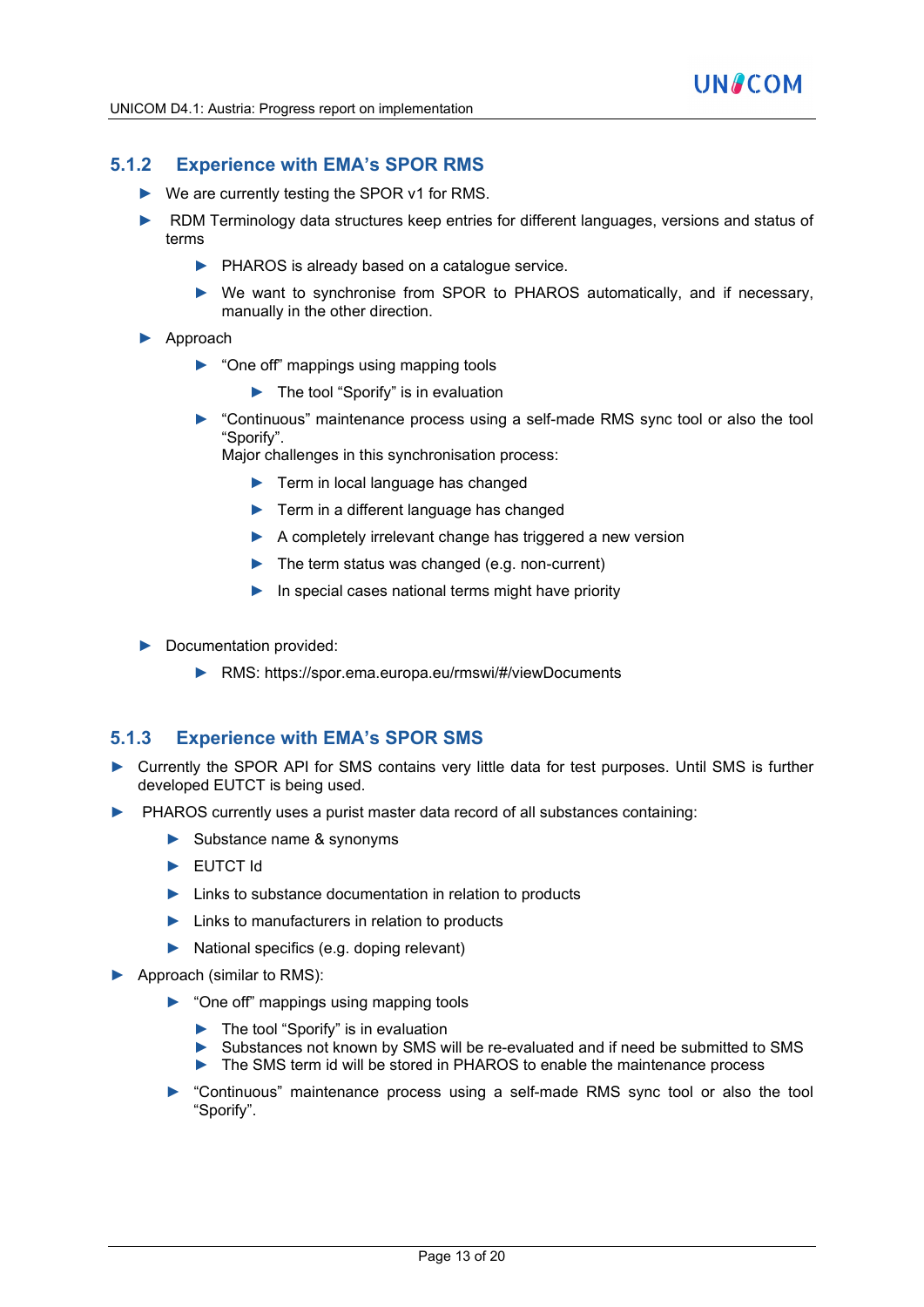### **5.1.4 Experience with EMA's SPOR OMS**

- ► We are currently testing the SPOR API v1 for OMS but we are not planning to use this API as for RMS and SMS.
- ► Approach:
	- ▶ Organisations from OMS that are submitted via the eAF during regulatory activities are matched against the locally stored Organisations in PHAROS.
	- ► If the OMS information is not in PHAROS, the relevant OMS identifiers are automatically added to the organisation record in PHAROS.

| <b>Merck Sharp &amp; Dohme B.V.</b>                                               | GRZ 1194673                  | Status GA - aktiv                 | Aktivität durchführen = |
|-----------------------------------------------------------------------------------|------------------------------|-----------------------------------|-------------------------|
| Grundakttyp Organisation                                                          |                              |                                   |                         |
| <b>Organisationsdaten</b>                                                         | Berechtigungen<br>Inspektion | Verfahren                         |                         |
| $\times$ Organisation                                                             |                              |                                   |                         |
| Firmenname Merck Sharp & Dohme B.V.                                               |                              |                                   |                         |
| Straße Molenstraat                                                                |                              |                                   |                         |
| Hausnr. 110                                                                       | Gebäudekürzel                |                                   |                         |
| Stockwerk                                                                         | Raum                         |                                   |                         |
| PLZ 5342 CC                                                                       | Ort Oss                      |                                   |                         |
| Bundesland                                                                        |                              |                                   |                         |
| Staat Niederlande                                                                 |                              |                                   |                         |
| Zusatzinfo                                                                        |                              |                                   |                         |
| Gruppierung                                                                       |                              |                                   |                         |
| Portalzugang                                                                      |                              |                                   |                         |
|                                                                                   |                              |                                   |                         |
| $\times$ OMS                                                                      |                              |                                   |                         |
| OrgId ORG-100000760                                                               |                              | OrgTimestamp 24-Sep-2018 09:35:50 |                         |
| LocId LOC-100005842                                                               |                              | LocTimestamp 12-Jun-2018 14:52:08 |                         |
|                                                                                   |                              |                                   |                         |
|                                                                                   |                              |                                   |                         |
| Link zu SPOR - OMS<br>$\times$ Identifikationsnummern<br><b>PharmaIS Suchfeld</b> | MSD-NL/01                    |                                   |                         |
|                                                                                   |                              |                                   |                         |
|                                                                                   |                              |                                   |                         |
|                                                                                   |                              |                                   |                         |
|                                                                                   |                              |                                   |                         |
|                                                                                   | 0031-412-66-1222             |                                   |                         |
| Telefon<br>E-Mail                                                                 | info@msd.nl                  |                                   |                         |
| Fax                                                                               | 0031-412-66-2617             |                                   |                         |
| Webseite                                                                          | www.msd.nl                   |                                   |                         |
| $\times$ Kontaktdaten                                                             |                              |                                   |                         |
|                                                                                   |                              |                                   |                         |
|                                                                                   |                              |                                   |                         |
|                                                                                   |                              |                                   |                         |
| 9992153<br><b>MSD</b>                                                             |                              |                                   |                         |
|                                                                                   |                              |                                   |                         |
| $\times$ Konzerne                                                                 |                              |                                   |                         |
|                                                                                   |                              |                                   |                         |

**Figure 2.** Organisations in PHAROS including SPOR OMS identifiers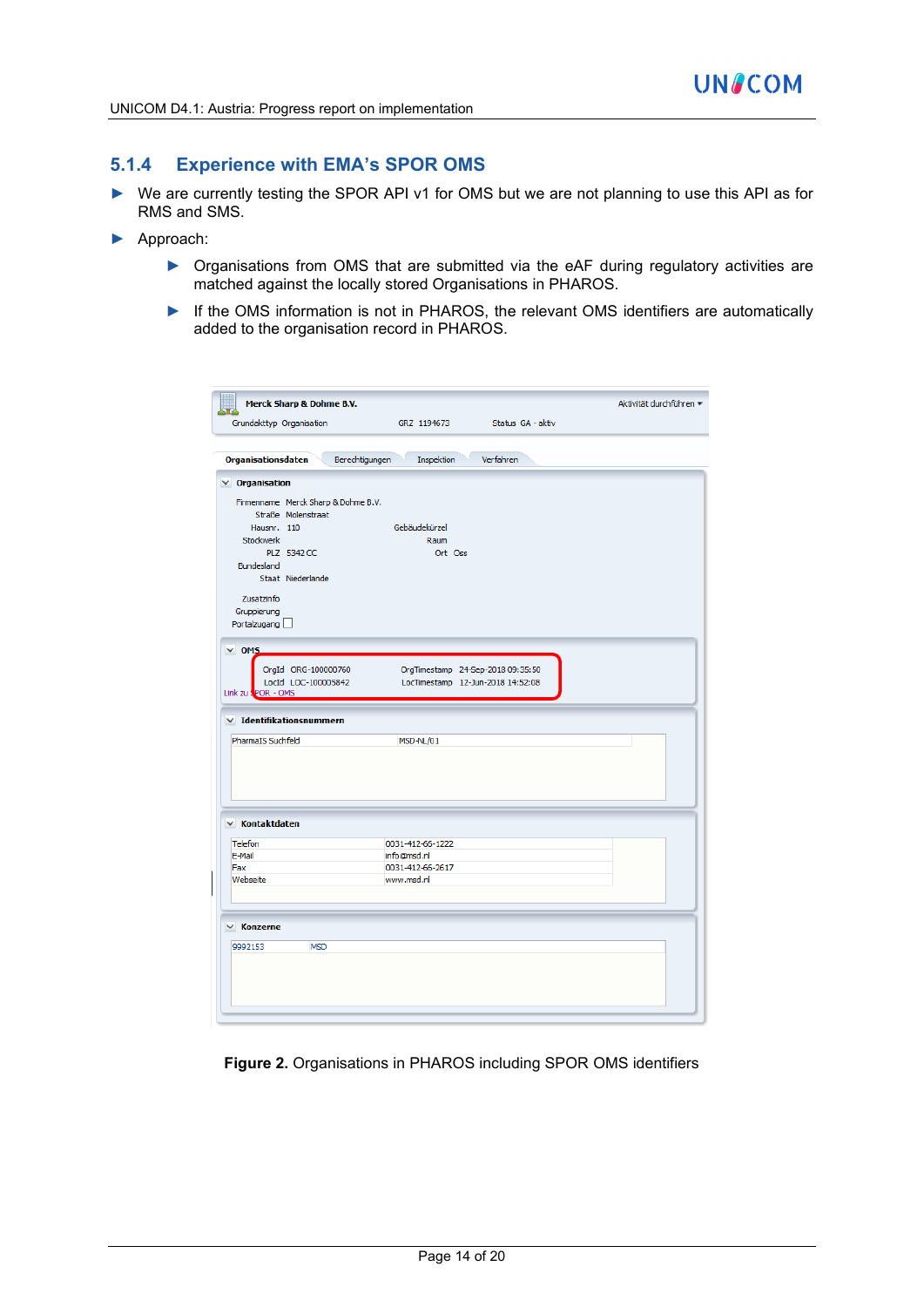## **5.2 Transition Strategy**

#### **5.2.1 Database Model**

- ► The current PHAROS database model was built on RDM model published by EMA. This model anticipated some of the ISO IDMP concepts (e.g. multilingual terminology, manufactured item, ingredients, organisation roles, etc...)
- ► Approach:
	- ► The database transition will focus on elements which are described in the EU IG v2 and data elements included in the eAF.
		- ► Notice: EMA announced plans to publish an EU IG v3. Further investigation is necessary to analyse impacts on the database model transition.
	- Identify all attributes to be exchanged by examining the EU-IGv2/3
		- ► Gaps of information in PHAROS
		- ► Transformation needed in PHAROS<br>► Data standardization/enrichment nee
		- Data standardization/enrichment needed in PHAROS
	- ► Mapping the identified attributes between their FHIR location and the PHAROS name
	- ► Use the gained information to decide
		- ► What part of the local database is changed?
		- ► When is a transformation to a message more efficient?
	- ► Implement the changes
		- $\blacktriangleright$  We are planning
			- ► to extend and restructure the PHAROS database and
			- $\triangleright$  for special purposes we plan to transform and provide data using web services.
	- ► Extend catalogue terms:
		- ► Extension of RMS list units of presentation for the pharmaceutical product, e.g mL for solutions



**Figure 3.** Data overview

### **5.2.2 User Interface**

Displaying medicinal product data in an ISO IDMP/HL7/EU IG compatible style will have major impacts on the existing PHAROS UI. Outcome of the relevant analysis can be grouped into the following refactoring topics:

► Name representation (e.g. Splitting into parts)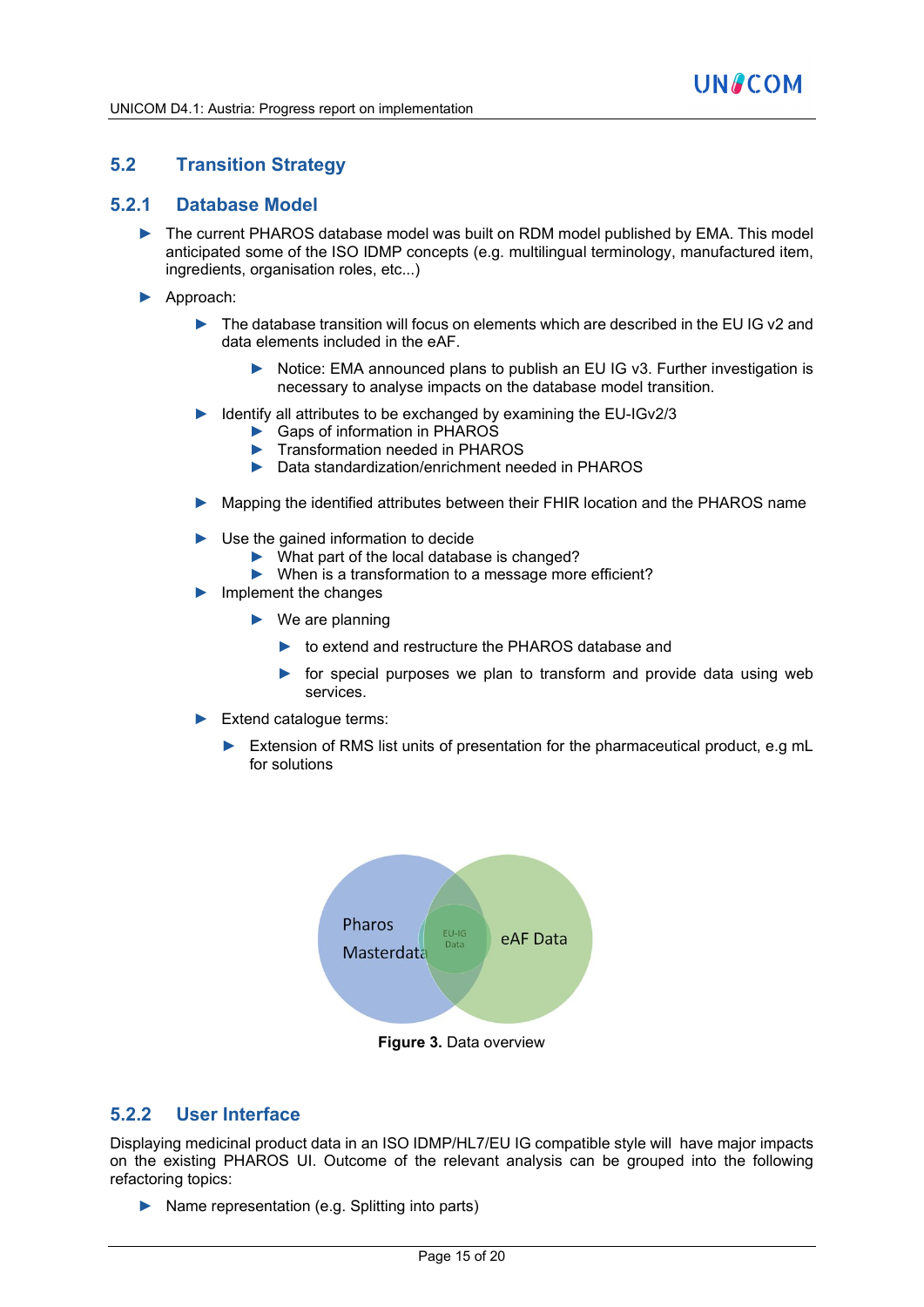- ► Packages representation (e.g. Reordering Container & Package information)
- ► Composition representation (e.g. Split of Manufactured item & Pharmaceutical item)
	- ► Concentration strength
	- ► Reference strength
- ► Ingredient representation (e.g. multiple usage)
- ► Displaying SPOR identifiers

### **5.2.3 Examples of relevant adaptions in the topic group "Composition"**

Example AT/H/0154/003 Immunate 1000 IU FVIII/750 IU VWF powder and solvent for solution for injection

#### **Current Solution**

| $\vee$       | CompositionManufacturered Item (1/2)                      |                          |              |              |                                   | Erstes   Vo<br>同                                                                             |
|--------------|-----------------------------------------------------------|--------------------------|--------------|--------------|-----------------------------------|----------------------------------------------------------------------------------------------|
|              | Page Nr.                                                  |                          |              |              |                                   |                                                                                              |
|              | <b>Pharmaceutical form</b>                                |                          |              |              | powder for solution for injection |                                                                                              |
|              |                                                           |                          |              |              |                                   |                                                                                              |
|              | The quantity of the composition refers to                 | vial                     |              |              |                                   |                                                                                              |
|              |                                                           |                          |              |              |                                   |                                                                                              |
|              | 日田中<br>Ansicht v Format v<br>展                            |                          |              |              |                                   |                                                                                              |
|              |                                                           |                          |              |              |                                   |                                                                                              |
|              |                                                           |                          |              |              |                                   |                                                                                              |
| Art          | Substanz                                                  | Vergleichs -<br>operator | Menge<br>von | Menge<br>bis | Einheit                           | Substanzdokumentationen                                                                      |
|              | Wirkstoff GERINNUNGSFAKTOR VIII                           | gleich                   | 1.000        |              | IE                                | aktiv, GERINNUNGSFAKTOR VIII Baxter AG PMF Gesamt EMEA/H/PMF/000003, 8095875                 |
|              | Wirkstoff VON WILLEBRAND FAKTOR AUS MENSCHLICHEM P gleich |                          | 750          |              | IE                                | aktiv, VON WILLEBRAND FAKTOR AUS MENSCHLICHEM PLASMA Baxter AG PMF Gesamt EMEA/H/PMF/000003, |
|              | Hilfsstoff HUMANALBUMIN                                   | Bereich                  |              |              | mg                                |                                                                                              |
|              | Hilfsstoff GLYCIN                                         | aleich                   |              |              | mg                                |                                                                                              |
|              | Hilfsstoff NATRIUMCHLORID                                 | gleich                   |              |              | mg                                |                                                                                              |
|              | Hilfsstoff NATRIUMCITRAT                                  | gleich                   |              |              | mg                                |                                                                                              |
|              | Hilfsstoff LYSIN HYDROCHLORID                             | gleich                   |              |              | mg                                |                                                                                              |
|              | Hilfsstoff CALCIUMCHLORID                                 | gleich                   |              |              | mg                                |                                                                                              |
|              |                                                           |                          |              |              |                                   |                                                                                              |
|              |                                                           |                          |              |              |                                   |                                                                                              |
| $\checkmark$ | Composition Manufacturered Item (2/2)                     |                          |              |              |                                   | <b>H</b> Erstes Vorl                                                                         |
|              | Page Nr.                                                  |                          |              |              |                                   |                                                                                              |
|              |                                                           |                          |              |              |                                   |                                                                                              |
|              | Pharmaceutical form<br>157                                | solvent                  |              |              |                                   |                                                                                              |
|              |                                                           |                          |              |              |                                   |                                                                                              |
|              | The quantity of the composition refers to                 | vial                     |              |              |                                   |                                                                                              |
|              | □■□<br>Ansicht v Format v<br>■歴』                          |                          |              |              |                                   |                                                                                              |
|              |                                                           |                          |              |              |                                   |                                                                                              |
| Art          | Substanz                                                  | Vergleichs -<br>operator | Menge<br>von | Menge<br>bis | Einheit                           | Substanzdokumentationen                                                                      |
|              | <b>Hilfsstoff WASSER FÜR INJEKTIONSZWECKE</b>             | gleich                   | 10           |              | ml                                |                                                                                              |
|              |                                                           |                          |              |              |                                   |                                                                                              |

**Figure 4.** Composition as today, one table per manufactured item

#### **Proposed Solution**

ſ

Immunate: 1000°IU· FVIII/750°IU· VWF· contains· approximately· 100°IU/ml· of· human· coagulation factor VIII and 75°IU/ml human von Willebrand factor after reconstitution.¶  $\mathbf{F}$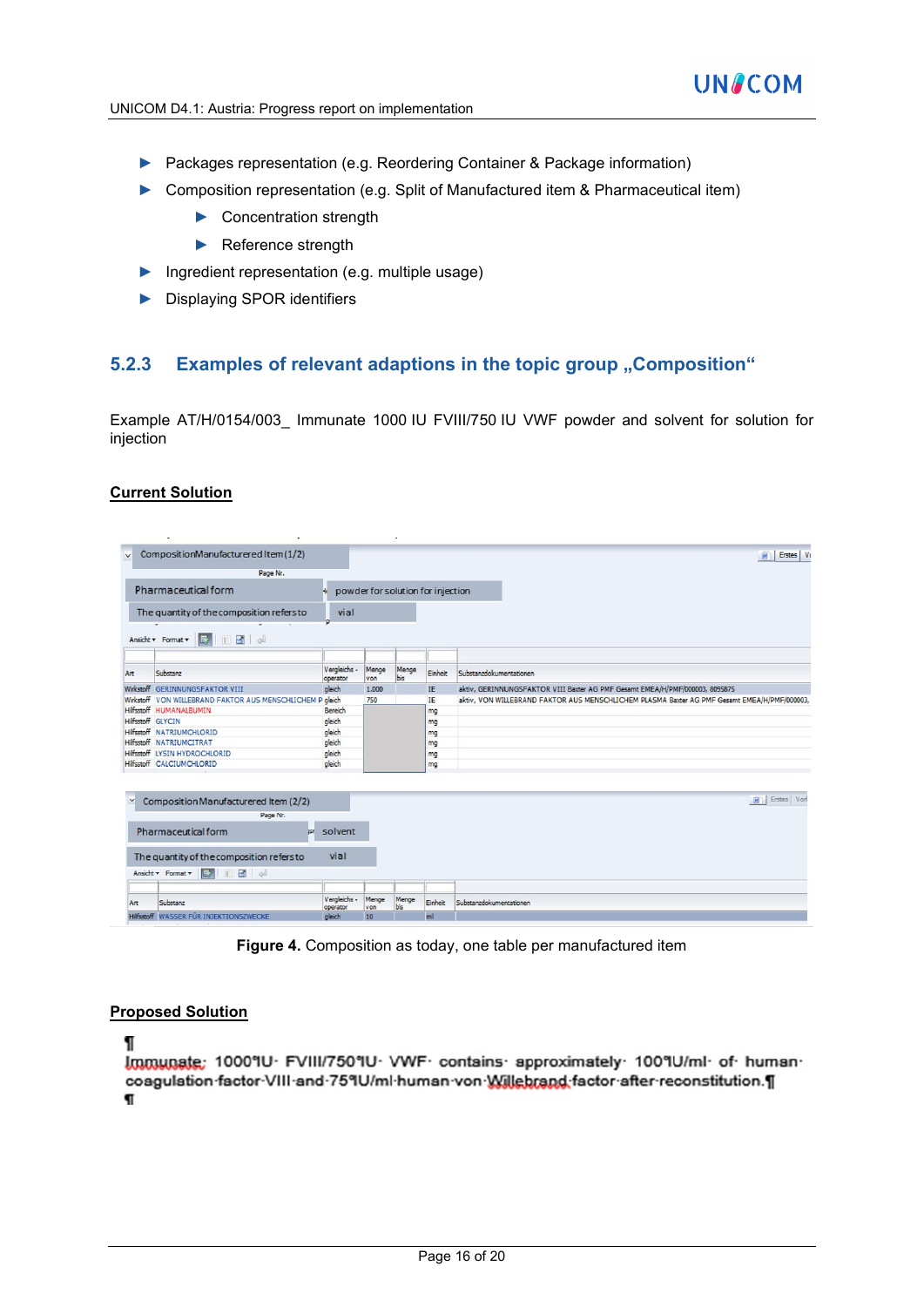

#### UNICOM D4.1: Austria: Progress report on implementation

|                   |                                            |                          |                        |                   |    | <b>************</b>                                                                          |
|-------------------|--------------------------------------------|--------------------------|------------------------|-------------------|----|----------------------------------------------------------------------------------------------|
| $\checkmark$      | <b>Composition/ Pharmaceutical product</b> |                          |                        |                   |    | 同<br>Erstes Vorheriges Nächstes Le                                                           |
|                   |                                            | Page Nr.                 |                        |                   |    |                                                                                              |
|                   | Pharmaceutical form                        |                          | solution for injection | $\mathbf{1}$      |    |                                                                                              |
|                   | Kommentar zum pharmazeutischen Produkt     |                          |                        |                   |    |                                                                                              |
|                   | The quantity of the composition refers to  |                          |                        |                   |    |                                                                                              |
|                   |                                            | pro $1 \text{ ml } 2$    |                        |                   |    |                                                                                              |
|                   | THE A<br>展<br>Ansicht • Format •           |                          |                        |                   |    |                                                                                              |
|                   |                                            |                          |                        |                   |    |                                                                                              |
| Art 1             | Substanz<br>$\mathcal{L}$                  | Vergleichs -<br>operator | Menge3<br>von          | Menge bis Einheit |    | Substanzdokumentationen<br>5                                                                 |
| Wirkstoff         | <b>GERINNUNGSFAKTOR VIII</b>               | gleich                   | 100                    |                   | IE | aktiv, GERINNUNGSFAKTOR VIII Baxter AG PMF Gesamt EMEA/H/PMF/000003, 8095875                 |
| Wirkstoff         | VON WILLEBRAND FAKTOR AUS MENSCHL gleich   |                          | 75                     |                   | IE | aktiv, VON WILLEBRAND FAKTOR AUS MENSCHLICHEM PLASMA Baxter AG PMF Gesamt EMEA/H/PMF/000003, |
|                   | Hilfsstoff HUMANALBUMIN                    | Bereich                  |                        |                   | mg |                                                                                              |
| Hilfsstoff GLYCIN |                                            | gleich                   |                        |                   | mg |                                                                                              |
| Hilfsstoff        | <b>NATRIUMCHLORID</b>                      | gleich                   |                        |                   | mg |                                                                                              |
| Hilfsstoff        | NATRIUMCITRAT                              | gleich                   |                        |                   | mg |                                                                                              |
| Hilfsstoff        | <b>LYSIN HYDROCHLORID</b>                  | gleich                   |                        |                   | mg |                                                                                              |
| Hilfsstoff        | <b>CALCIUMCHLORID</b>                      | gleich                   |                        |                   | mg |                                                                                              |
|                   | Hilfsstoff WASSER FÜR INJEKTIONSZWECKE     | ad                       |                        |                   | ml |                                                                                              |

**Figure 5.** Proposal for pharmaceutical product

#### Mapping to FHIR ressources

- ► FHIR resource: AdministrableProductDefinition / ManufacturedItemDefinition
	- 1. AdministrableProductDefinition/ManufacturedItemDefinition.unitOfPresentation
	- 2. AdministrableProductDefinition.administrableDoseForm / ManufacturedItemDefinition.manufacturedDoseForm
	- 3. AdministrableProductDefinition/ManufacturedItemDefinition.ingredient
- 1. Ingredient.role
- 2. Ingredient.substance
- 3. Ingredient.substance.strength.presentation
- 4. Ingredient.substance.strength.presentationHighLimit (in case of range)
- 5. Ingredient.manufacturer

## **5.2.4 Examples of relevant adaptions in the topic group "Packages"**

Example: Seroquel 25 mg Filmtabletten, NL/H/0156/001

| 30 tablets<br>25-mg curriculum | Nature and contents of container<br>6.5<br>PVC/aluminium blisters<br>$\mathcal{A}$<br>Pack sizes<br>Blisters: |                                                                                                                          |                                                                                                                                                                                                                                           |  |
|--------------------------------|---------------------------------------------------------------------------------------------------------------|--------------------------------------------------------------------------------------------------------------------------|-------------------------------------------------------------------------------------------------------------------------------------------------------------------------------------------------------------------------------------------|--|
| Seroquel                       | <b>Tablet Strength</b><br>25 mg tablets                                                                       | Carton (pack) contents<br>6 tablets<br>20 tablets<br>30 tablets<br>50 tablets<br>50 tablets<br>60 tablets<br>J00 tablets | <b>Blisters</b><br>1 blizter of 6 sablets<br>2 Michers of 10 tablets<br>3 blizters of 10 tablets<br>10 Nictors of 5 tobiets<br>5 blasses of 10 tablets<br>6 Michers of 10 tablets<br>12 blizters of 5 tablets<br>10 Micters of 10 toblets |  |

**Figure 6.** FHIR PackagedProductDefinition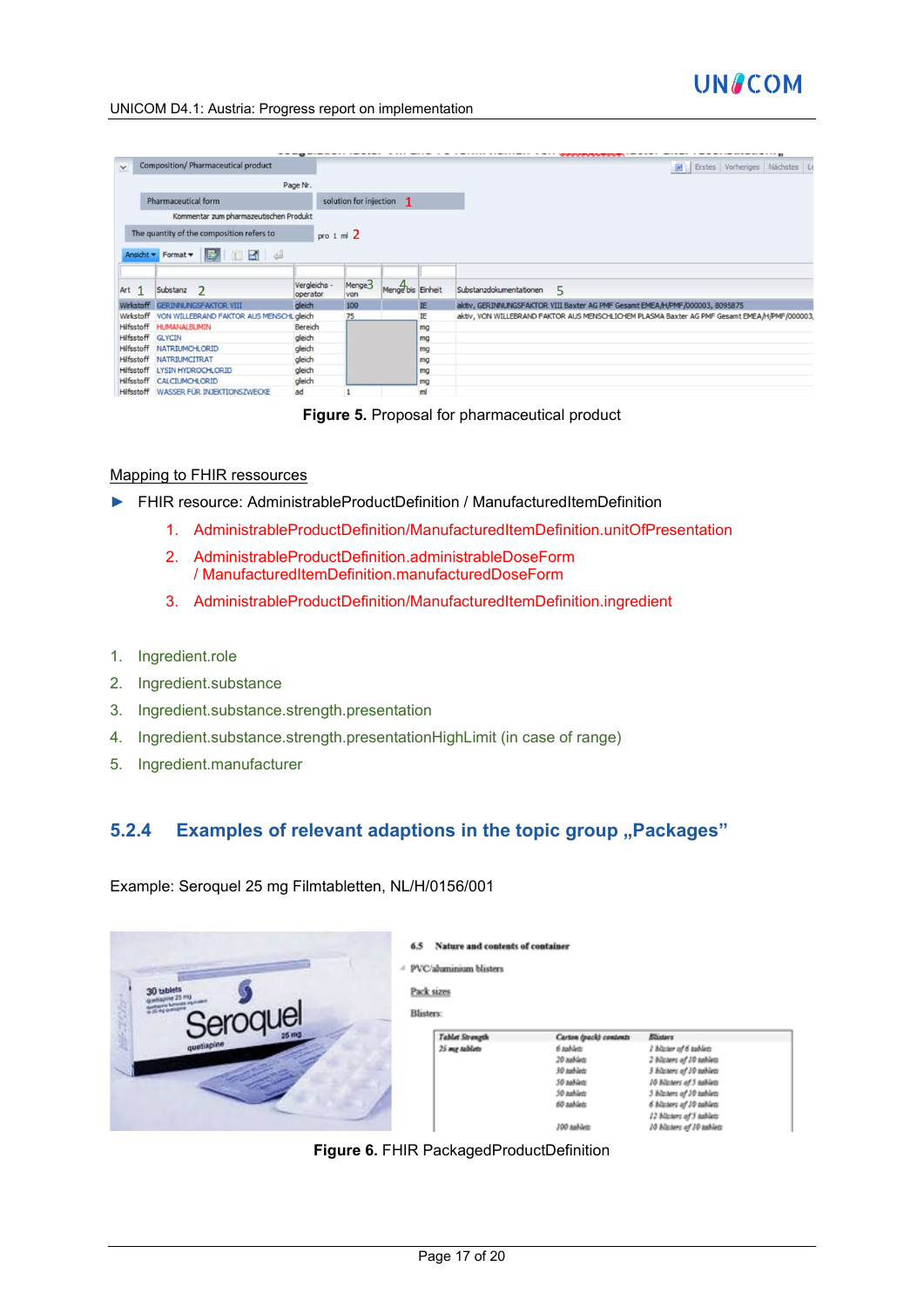

#### **Current Solution**

|          | Packungsgleice Einheit |                                | Container                                  | Beschreibung                                | Pharmazentraln | Dosier- und<br>Verabreichung |
|----------|------------------------|--------------------------------|--------------------------------------------|---------------------------------------------|----------------|------------------------------|
| $\Box$ 6 |                        | Stück $\overline{\phantom{a}}$ | Blisterpackung                             | v   6 Stück (1 Blister mit 6 Filmtabletten) | 1300313        | 모                            |
|          |                        | Stück $\cup$                   | Blisterpackung<br>۰                        | 20 Stück (2 Blister mit 10 Filmtabletten)   |                | ×                            |
|          | $\Box$ 30              | Stück $\vee$                   | Blisterpackung<br>×                        | 30 Stück (3 Blister mit 10 Filmtabletten)   |                | $\overline{\phantom{a}}$     |
|          | 150                    | Stück $\vee$                   | Blisterpackung<br>v                        | 50 Stück (10 Blister mit 5 Filmtabletten)   |                | $\overline{\mathbf{x}}$      |
|          | $\vert$ 50             | Stück $\vee$                   | Blisterpackung<br>×                        | 50 Stück (5 Blister mit 10 Filmtabletten)   |                | $\overline{\mathbf{v}}$      |
|          | $\Box$ 60              | Stück                          | Blisterpackung<br>$\overline{\phantom{a}}$ | 60 Stück (6 Blister zu 10 Filmtabletten)    | 2427435        | $\overline{\mathbf{x}}$      |
|          | 100                    | Stück $\vee$                   | Blisterpackung                             | 100 Stück (10 Blister mit 10 Filmtabletten) |                | $\overline{\mathbf{v}}$      |

**Figure 7.** Packages (today)

### **Proposed Solution**

| PCID <sub>2</sub> | <b>PCIDRef</b> | $PacA - 3$ | Einheit<br>(Packungsgröße) | Container<br>-6 | 二甲 | Description 6.5<br>Dose form<br>Material<br>Dosier- und Venbreichungshilfe<br>Pharmazentralnuriner FAP Datum Q<br>$\circ$ |            |
|-------------------|----------------|------------|----------------------------|-----------------|----|---------------------------------------------------------------------------------------------------------------------------|------------|
| PCID <sub>1</sub> |                |            | tablet                     |                 |    | Manufactured Item (film-coated tablet) Link to manufacturer and composition<br>1300313<br>×                               | 13.01.2000 |
|                   |                |            | Packung/en                 |                 |    | Cardboard                                                                                                                 |            |
|                   |                |            | Shück                      | Blisterpackung  | ×  | PVC: Aluminium<br>S.                                                                                                      |            |
|                   |                | 6          | tablet                     |                 | 의  | 1 blister of 6 tablets<br>film-coated tablet<br>ᅬ                                                                         |            |
| PCID <sub>2</sub> |                | 20         | tablet<br>$\sim$           |                 | ≖  | Manufactured Item (film-coated tablet) Link to manufacturer and composition<br>Ξ                                          | 13.01.2000 |
|                   |                |            | Packung/en                 |                 |    | Cardboard<br>Ξ                                                                                                            |            |
|                   |                |            | Stück                      | Blisterpackung  |    | <b>PVC: Aluminium</b><br>Ξ                                                                                                |            |
|                   |                | 10         | tablet                     |                 | s. | film-coated tablet<br>2 blisters of 10 tablets<br>$\overline{\phantom{a}}$                                                |            |
| PCID <sub>3</sub> |                | 60         | tablet<br>$\sim$           |                 |    | Manufactured Item (film-coated tablet) Link to manufacturer and composition<br>2427435<br>٠                               | 13.01.2000 |
|                   |                |            | Packung/en                 |                 | ≖  | Cardboard<br>크                                                                                                            |            |
|                   |                |            | Stück                      | Blisterpackung  |    | PVC: Aluminium<br>$\overline{\phantom{a}}$                                                                                |            |
|                   |                | 10         | Stück                      |                 |    | film-coated tablet<br>6 blisters of 10 tablets<br>×                                                                       |            |

**Figure 8.** Packages (proposed solution)

#### Mapping to FHIR ressources

- ► PackagedProductDefinition
	- 1. PackagedProductDefinition.package.containedItem.item (Package or Manufactured item, or Device)
	- 2. PackagedProductDefinition.identifier (PCID and PCN)
	- 3. PackagedProductDefinition.type
	- 4. PackagedProductDefinition.package.quantity (total amount)
	- 5. PackagedProductDefinition.package.containedItem.amount (package size)
	- 6. PackagedProductDefinition.package.type
	- 7. PackagedProductDefinition.package.material
	- 8. PackagedProductDefinition.description (or name to be confirmed)
	- 9. PackagedProductDefinition.statusDate
	- 10. PackagedProductDefinition.legalStatusOfSupply
	- 11. PackagedProductDefinition.package.shelfLifeStorage

### **5.3 Data Content**

- ► The PHAROS database already stores all relevant data elements of medicinal products.
- ► As an outcome of the data content evaluation it was identified that nearly all ISO IDMP/EU IG elements are already contained in the PHAROS data landscape apart from elements of clinical particulars.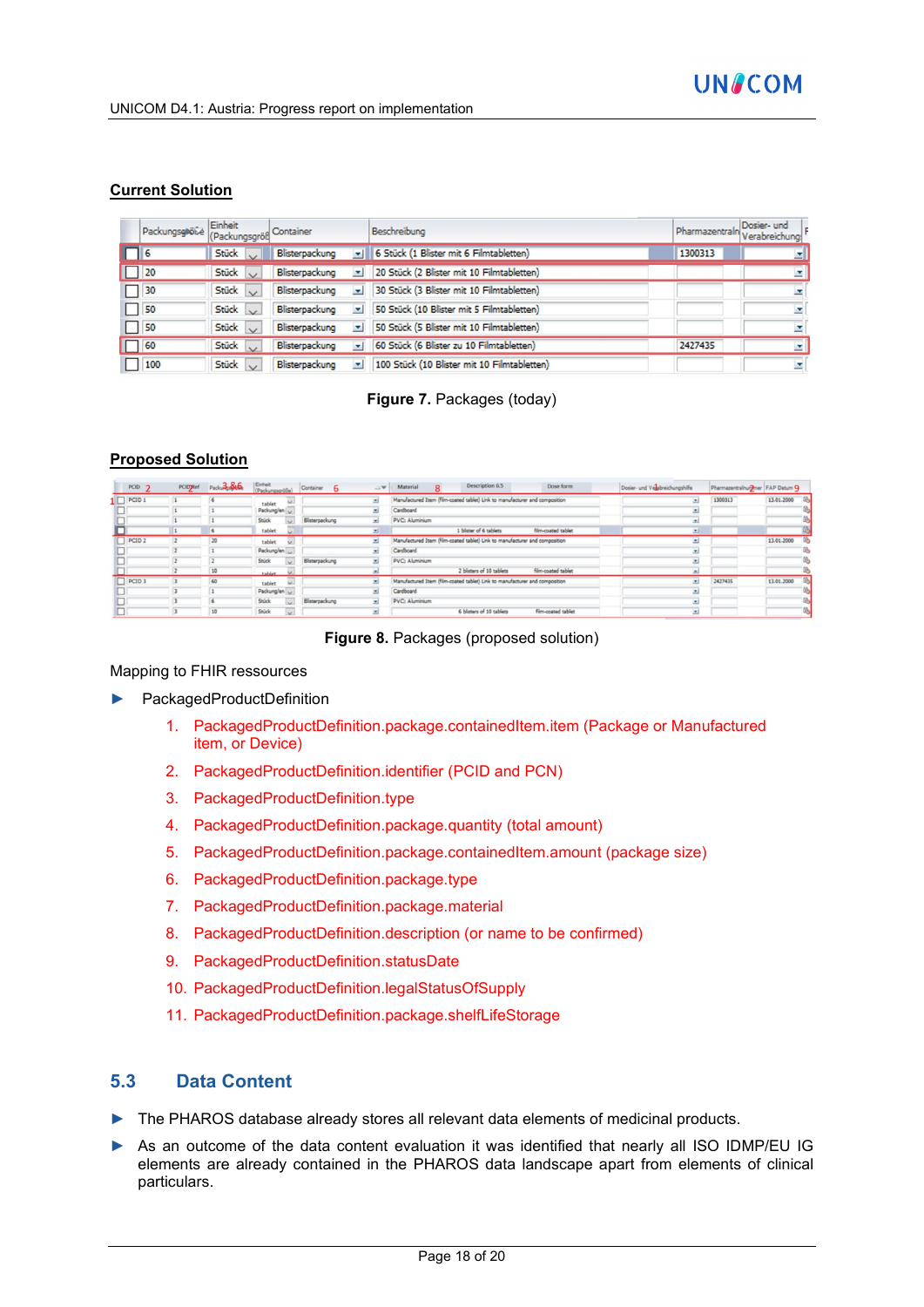#### Approach:

- ► Once clinical particulars (e.g. indications) will be available in a structured way (e.g. via a dataset) we will further evaluate if we will extend the data content in PHAROS.
- ► EMA is planning to introduce a central repository for medicinal products (SPOR PMS). This will support potential opportunities in sharing data:
	- ► e.g. automatic downloads of centralized product information
	- ► e.g. automatic downloads of reference products
- ► At the time of creation of this report no stable implementation plan about SPOR PMS was published. When available a further planning how to utilize this opportunity will be done.

### **5.4 Contribution to the definition of common rules how to standardise data according to IDMP**

- ► Reviewing and commenting EMA's EU Implementation Guide in July 2020
- ► First best practise workshop together with WP 4 partners
- ► AGES attended WP 1 sessions about IDMP standards
- ► Reviewing of Estonia's and Finland's "Progress report on implementation"
- ► Attending informal meetings on the SPOR API with EMA